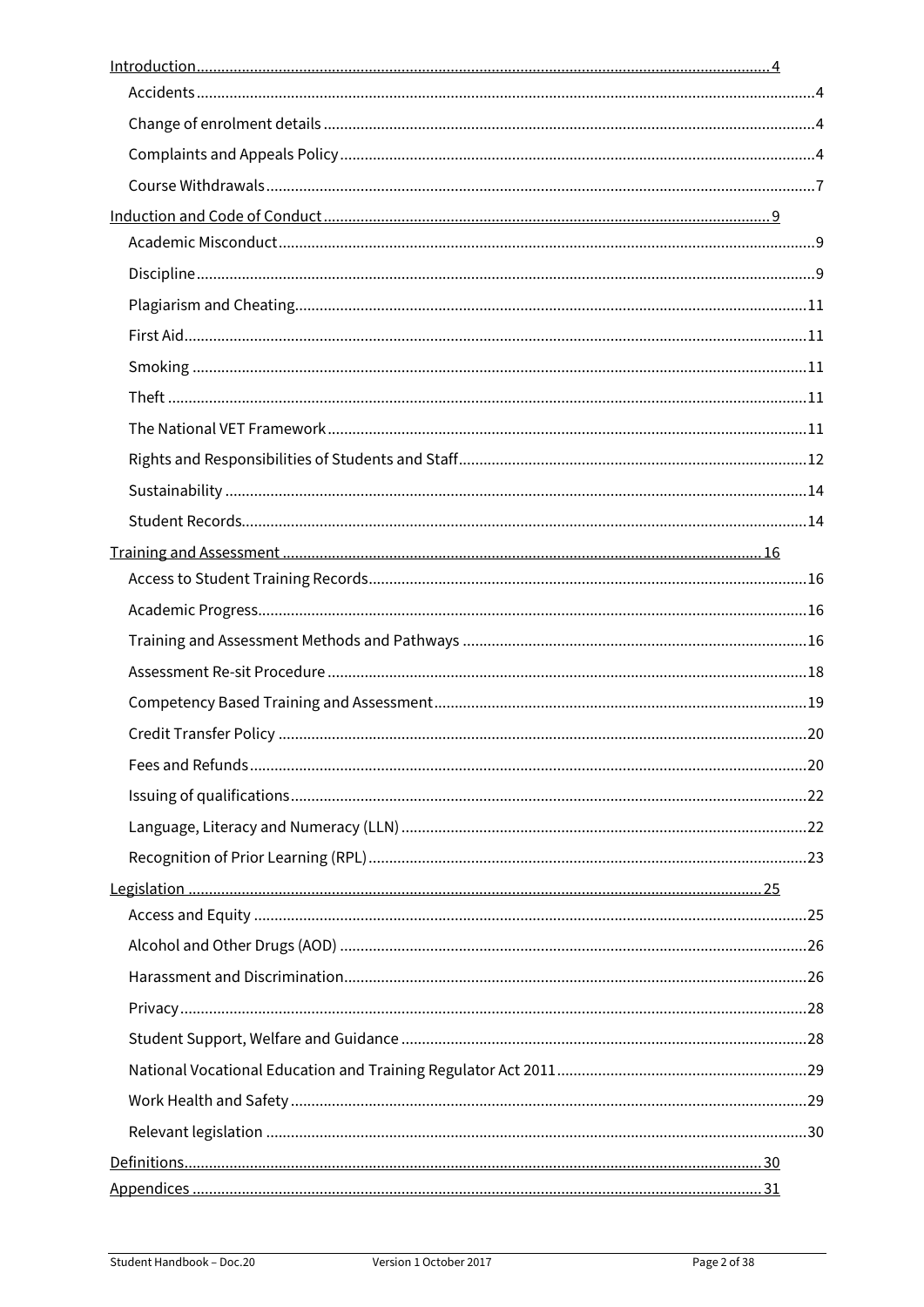## **Welcome to Australian Skills Academy Pty Ltd**

On behalf of the staff at Australian Skills Academy Pty Ltd, we would like to welcome you.

To help you to understand the way our organisation works and to help you get the most from your studies, we are providing this Student Handbook which we trust answers the questions you have about studying with us. If not, please feel free to ask our Admin staff or your trainer.

For those of you enrolled in a certificate course, please take the time to read this handbook and sign the acknowledgement form at the back of the book confirming that you have done so. This document will be photocopied and retained in your student file. In accordance with the Privacy Act, Australian Skills Academy Pty Ltd would also appreciate your signing the consent form (Appendix E). If you would like further clarification, please feel free to talk to one of our staff members.

Copies of the acknowledgement and consent forms not already handed in will be collected one month from the date of enrolment and will be retained in your student file.

For those completing short courses copies of the handbook are available in all classrooms. Please take the time to read this handbook, especially in relation to legislation that may impact on your studies.

Trainers are responsible for ensuring all students are kept informed of any changes to legislation or Australian Skills Academy Pty Ltd policies. Any changes affecting your studies or learning environment will be emailed to all currently enrolled students. Please ensure you keep Australian Skills Academy Pty Ltd informed of any changes to your email address. This can be done by completing "Change of Address Notification Form (Appendix D)

All staff members are here to assist you to learn as quickly as possible and we encourage you to talk to us at any time to discuss any problems you may have.

We trust that your time with Australian Skills Academy Pty Ltd is an enjoyable one and that the skills you learn here prove valuable in your chosen career.

The Management Team Australian Skills Academy Pty Ltd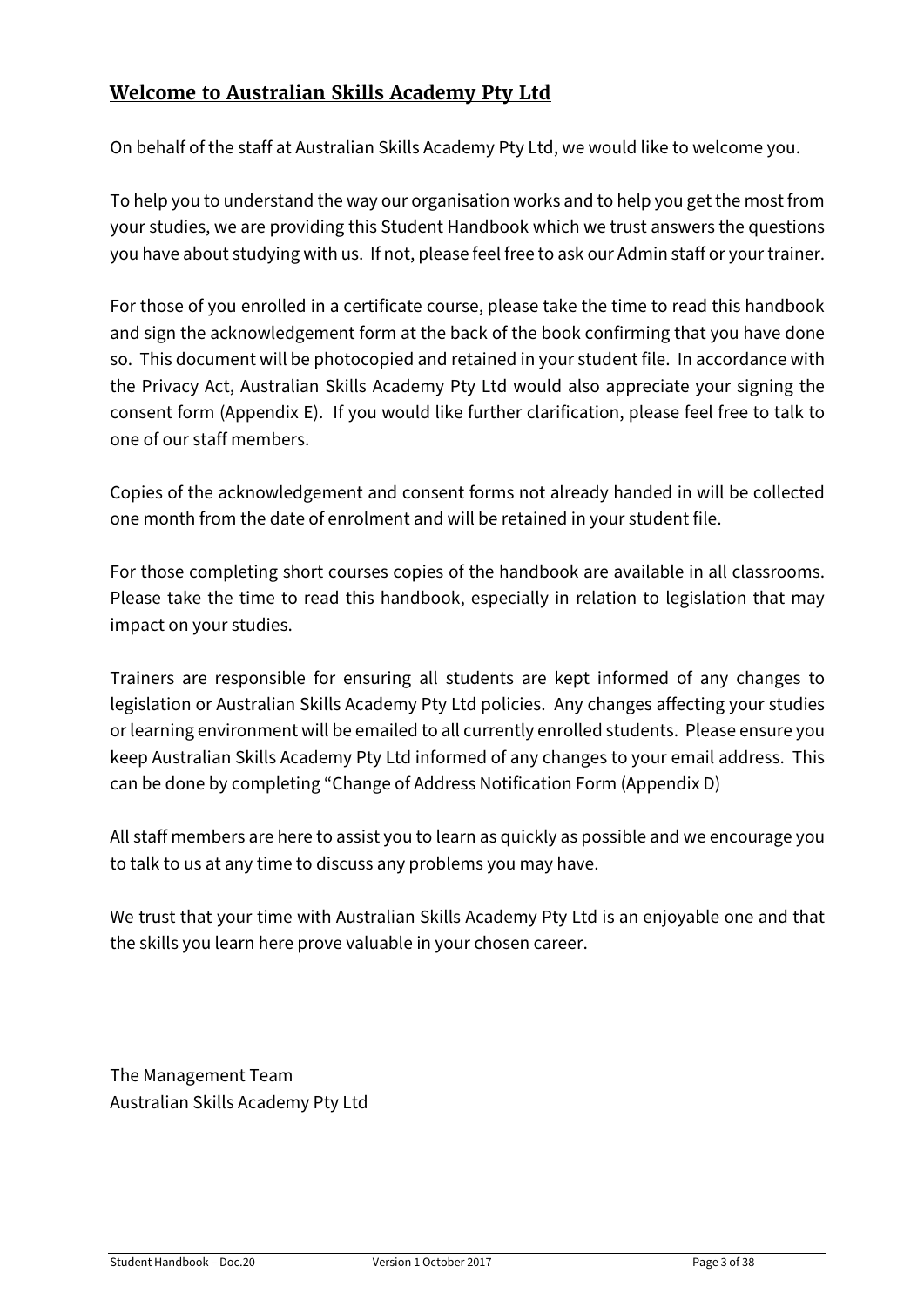# <span id="page-3-0"></span>**Introduction**

## <span id="page-3-1"></span>**Accidents**

All accidents must be and recorded on the Incident Report Form (see Appendix B), which must be signed by the Chief Executive Officer or their nominated representative. Any action taken must be recorded. Follow-up will be completed the following day to ensure the student's well-being.

## <span id="page-3-2"></span>**Change of enrolment details**

It is your responsibility to notify us of any change of name, address or employment, which occurs during the term of your studies with us. Please use the Change of Address Notification (Appendix D) to do this. At the conclusion of your course Australian Skills Academy Pty Ltd will send Certificate/Statement of Attainment to the most recent address recorded in the records management system. It is, therefore, imperative that you keep us informed of any changes to your personal details.

## <span id="page-3-3"></span>**Complaints and Appeals Policy**

Australian Skills Academy Pty Ltd will provide appropriate mechanisms and services for learners to have complaints and appeals addressed efficiently and effectively and will ensure the principles of natural justice and procedural fairness are adopted at every stage of the complaint and appeal process by applying the procedures outlined below:

Australian Skills Academy Pty Ltd is committed to a fair and equitable process for dealing with client complaints and appeals against assessment outcomes.

To ensure the principles of natural justice and procedural fairness are adopted at every stage of the complaint and appeal process, Australian Skills Academy Pty Ltd will:

- Make its complaints and appeals policy publicly available by producing it in Student Handbook and making it available on the organisation's website
- Ensure complaints and requests for an appeal are acknowledged in writing and finalised as soon as practicable as outlined in complaints process Point 6
- Provide for review by an appropriate party independent of Australian Skills Academy Pty Ltd and the complainant or appellant, at the request of the individual making the complaint or appeal, if the processes fail to resolve the complaint or appeal
- If an appeal is to be lodged, in the first instance, issues should be raised directly with the relevant person and attempt to resolve the issue.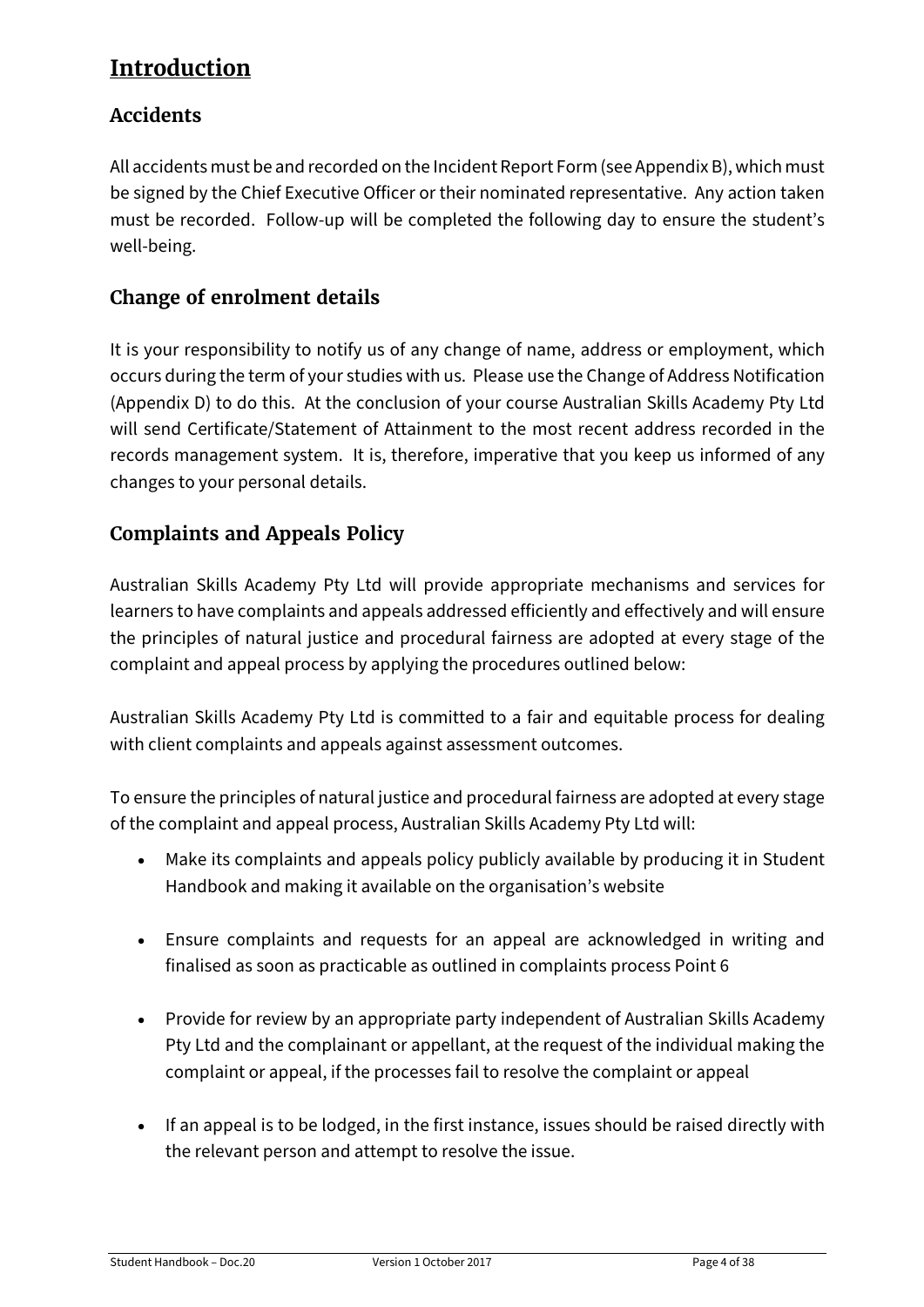• All complaints and appeals shall be acknowledged to the complainant/appellant via email within 7 days of receipt, however where it is apparent that a resolution will take more than 60 days to facilitate and resolve, Australian Skills Academy Pty Ltd shall keep the claimant/appellant advised in writing of progress and any reasons for such a delay.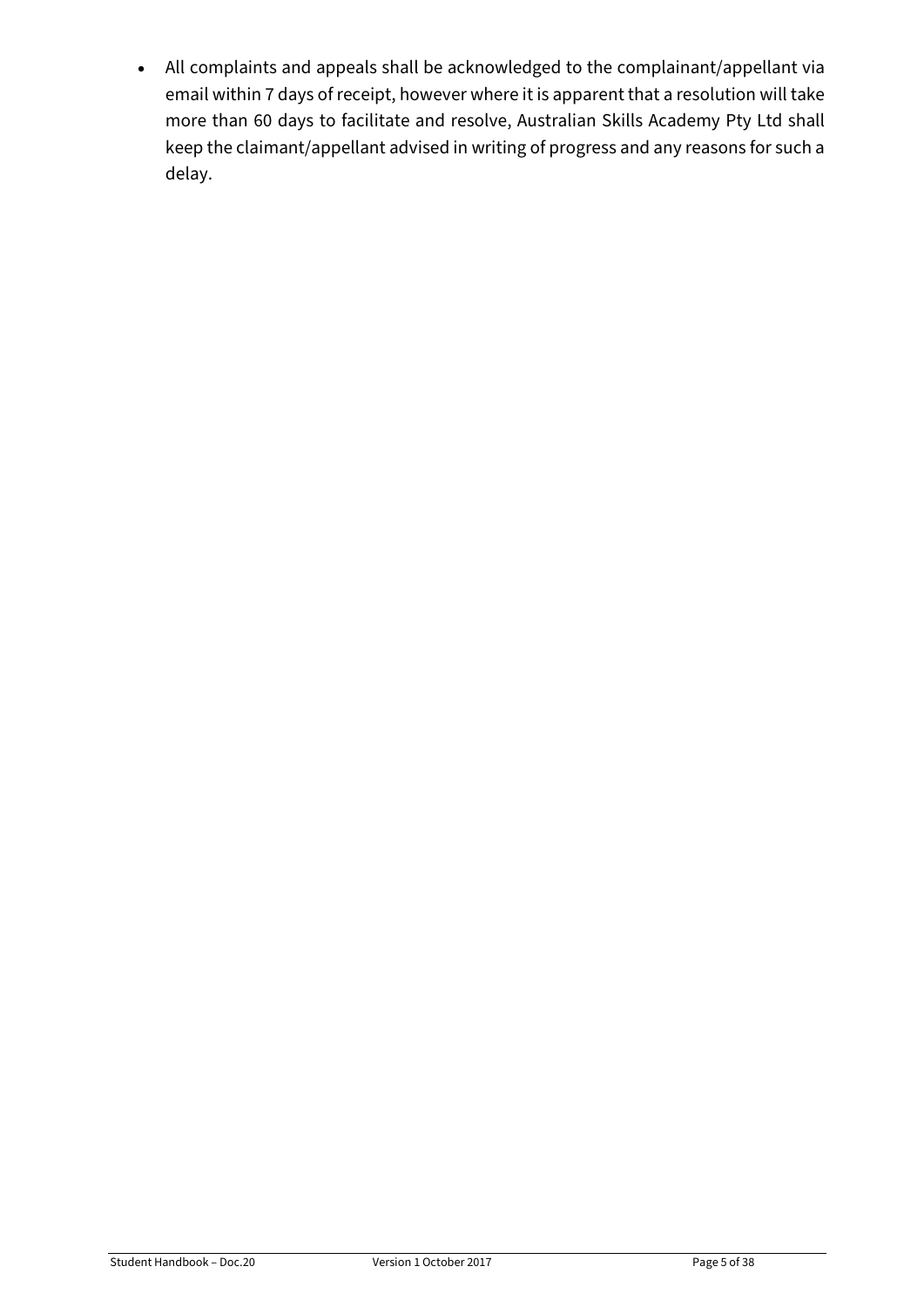Clients wishing to appeal an assessment result will be required to lodge the appeal on the Appeals Form (Document 45) clearly outlining their reasons for the appeal and lodge same with Australian Skills Academy Pty Ltd within fourteen days of receipt of assessment result. Clients will be advised of the process and of their rights, with regard to complaints and appeals, prior to commencement of program delivery and at induction. This information will also be conveyed as part of any initial program delivery or process.

These processes are outlined in the Student Handbook (Document 20) and Staff Handbook (Document 21) The steps in the Complaints and Appeals Process are:

#### **(a) Local Level Resolution**

- 1. We encourage open communication and an environment of trust. Therefore, any student with a complaint is encouraged to firstly raise the matter directly with the Australian Skills Academy Pty Ltd staff involved.
- 2. When a complaint is received verbal, phone, email or otherwise it shall be immediately referred to Australian Skills Academy Pty Ltd Chief Executive Officer (or their appointed representative) (herein after referred to as the nominated representative) by the recipient.
- 3. The nominated representative shall immediately contact the staff member concerned and discuss the matter, obtain all the facts and evidence; and shall attempt to mediate a resolution. In many cases complaints involve fees, or refund requests, and resolution is generally achieved at this level.
- 4. If a resolution is achieved this shall be advised to the client in writing via email; and also recorded on the in Australian Skills Academy Pty Ltd's Complaints Log (Doc. 67).
- 5. If no resolution is made, then a formal meeting or phone discussion will be arranged between the claimant and the nominated representative, at which time the matter in dispute will be discussed. It is hoped that resolution will be achieved at this meeting.
- 6. The claimant has the right to bring an advocate with them to all meetings/discussions during the complaints process.
- 7. Notes of all discussions and meetings will be retained by Australian Skills Academy Pty Ltd and the claimant will be provided with a copy.

#### **(b) Resolution by nominated representative**

The claimant will be provided with Australian Skills Academy Pty Ltd's Complaints Form (Doc 46) which must be completed and emailed t[o ceo@australianskillsacademy.com.au](mailto:ceo@australianskillsacademy.com.au)

- The nominated representative will:
	- acknowledge receipt of the complaint via email as soon as possible
	- document the date acknowledgment was made on the Complaints Form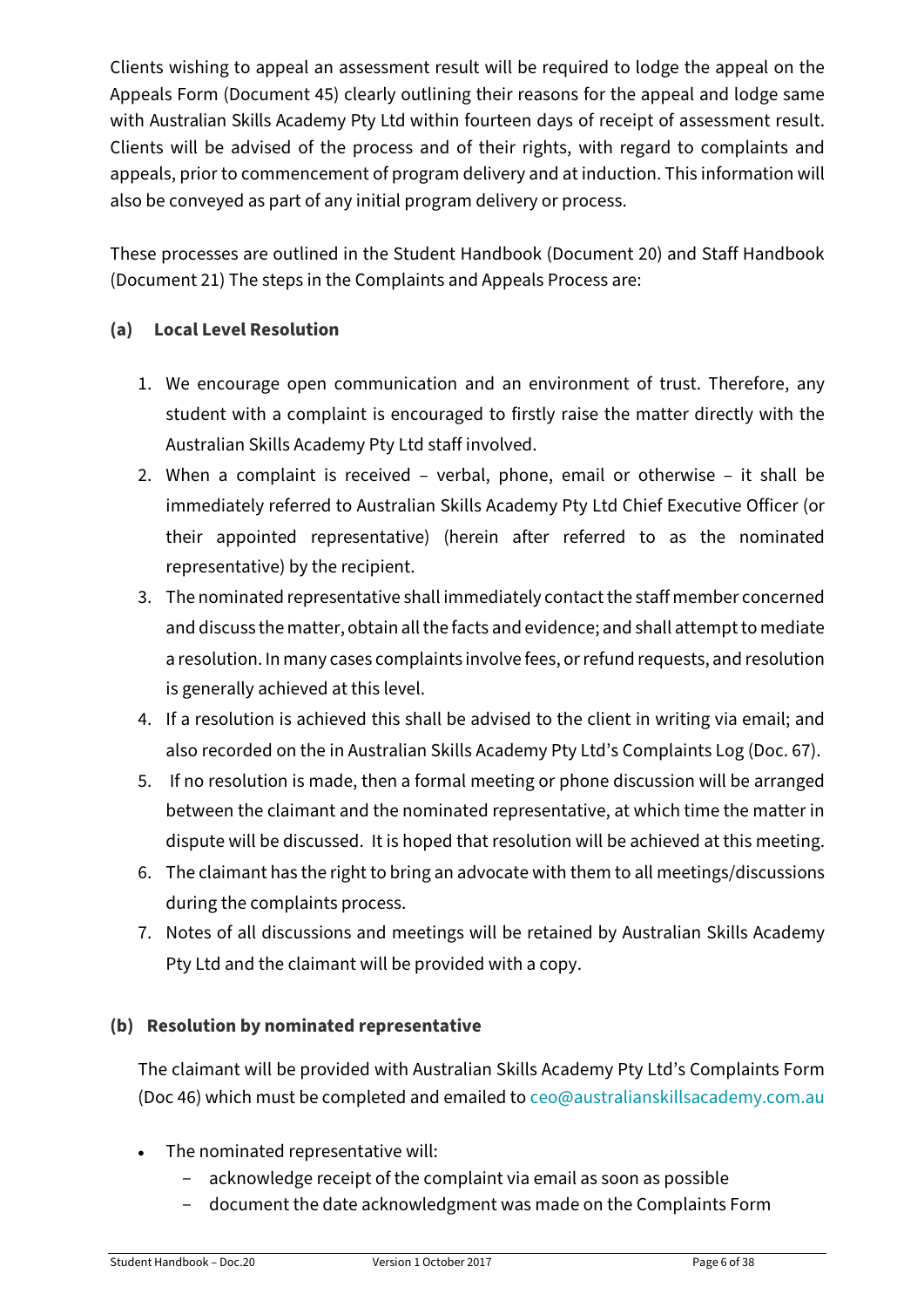- attach a copy of the acknowledgement to the Complaints Form
- file the form in the student's personal file
- The claimant will be given opportunity to discuss the complaint with the nominated representative
- During the process all actions and decisions will be documented
- Once all aspects have been considered and a decision reached, the outcome will be presented to the claimant, they will be given the option of receiving this information either face to face or via email.

#### **(c) Resolution by Arbitration**

Should the matter remain unresolved following step (b), Australian Skills Academy Pty Ltd will arrange a mediation session through the Australian Mediation Association. Australian Skills Academy Pty Ltd agrees to pay the cost of one mediation session of up to two hours and advises that, should the matter require further mediation, it will be at the cost of the complainant or appellant.

#### **Appeals Process**

Note: Appeals against decisions or assessment outcomes must be lodged immediately and no later than 14 days from the date of the receipt of the outcome. It is Australian Skills Academy Pty Ltd's desire to process appeals quickly and reach a resolution in a short time frame so that the client may continue learning activities and completion of their training program. Should a client wish to appeal a decision or assessment outcome, they should follow the process outlined below:

- The appeal must be lodged on the Appeal Form (Document 45) within 14 days of receipt of the result and acknowledged via email. Acknowledgment is documented in section 2 of the Appeals Form.
- Discussion on the appeal will be conducted between the relevant parties within 24 hours of receipt of notice of the appeal.
- Australian Skills Academy Pty Ltd will attempt to resolve the issue(s) within seven (7) working days from receipt of the lodgement of the appeal
- the appellant will be notified in writing of the result
- The appellant will be notified in writing of the outcome with reasons for the decision, and the 'Appeals Register' updated (Doc.68). The appellant will also be provided the option of activating the external appeals process if they are not satisfied with the outcome.

## <span id="page-6-0"></span>**Course Withdrawals**

If a student desires to withdraw from a full-time or part-time course prior to completion of the normal expected training period offered by us, notice must be given in writing., using Australian Skills Academy Pty Ltd's course Withdrawal Form. As a general rule, no refund will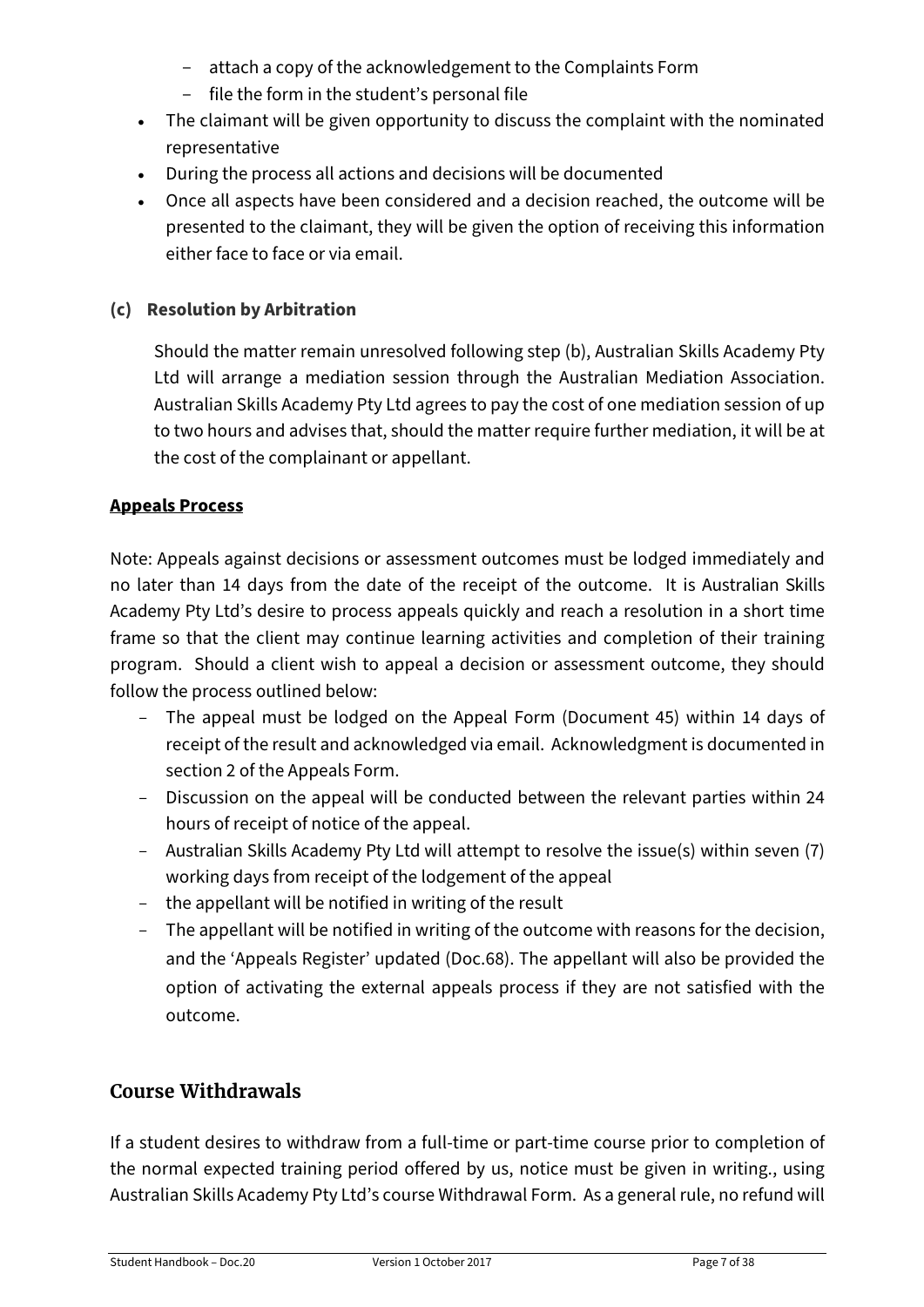be payable after the course has commenced, however, exceptions will be considered on a case-by-case basis.

- See refund policy.
- The student will be issued with a nationally recognised Statement of Attainment for any units in which the student has been assessed as competent as recognition of completion of those units of study.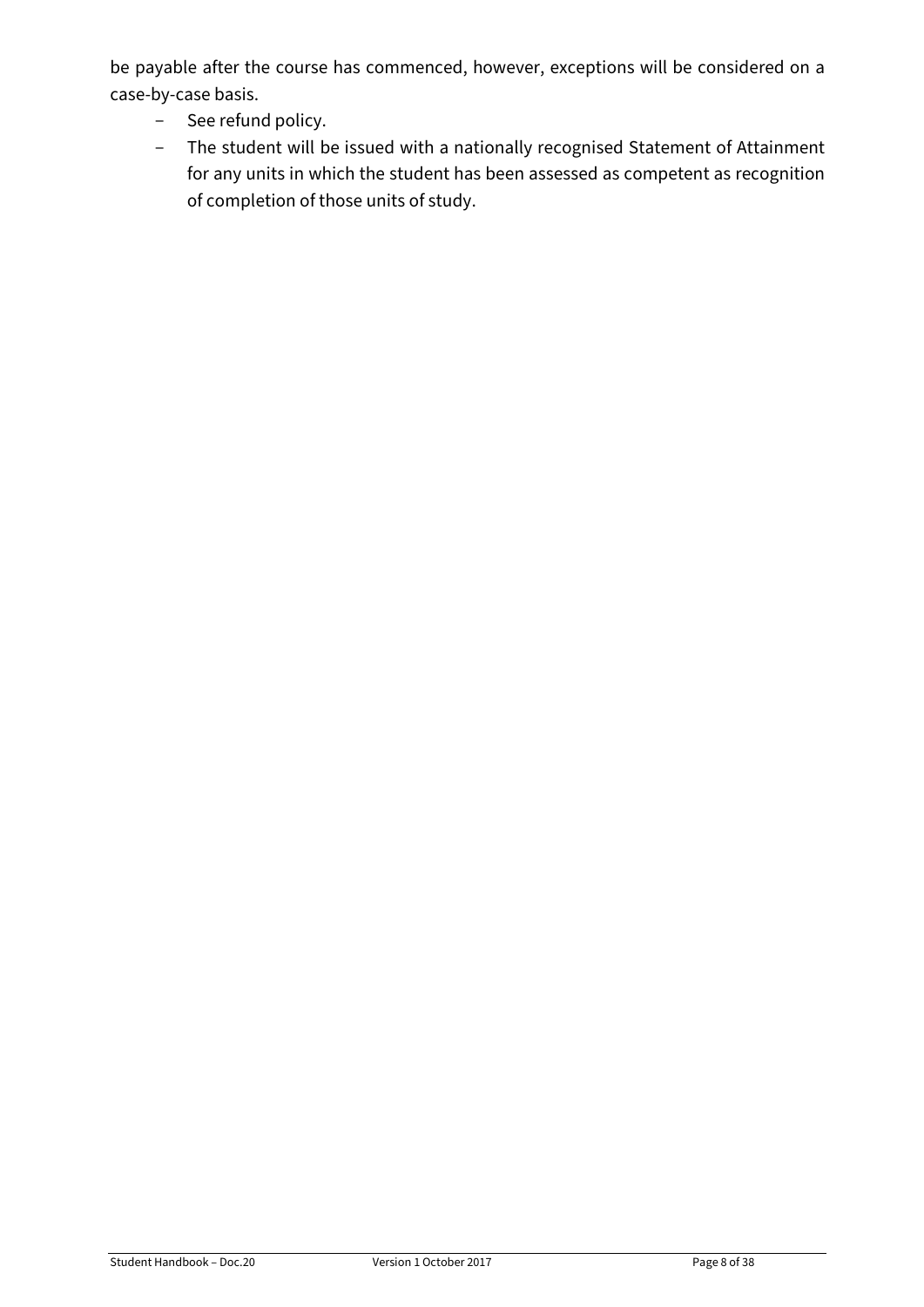# <span id="page-8-0"></span>**Induction and Code of Conduct**

On the first day all new students are requested to register at reception at the appointed time. Students will be greeted, and an Orientation will be conducted which will include the following.

- Distribution of Student Handbooks to those who have not already received one
- Relevant Policies and procedures contained in the Student Handbook are explained
- Floor Plan Orientation (toilets, fire exits, kitchen, Legislation folder etc.) given
- Overview of the Evacuation procedure conducted

## <span id="page-8-1"></span>**Academic Misconduct**

Australian Skills Academy Pty Ltd's CEO will deal with any dishonest behaviour in assessment. Dishonest behaviour includes:

- Deliberate copying or attempting to copy the work of other students
- Using or attempting to use information prohibited from use in that sort of assessment.
- Submitting the work of another student as their own work.
- Plagiarism (i.e. taking and using as their own, the thoughts and writings of another with the intent to claim the work as their own)
- Consulting with peers throughout formal assessments.

Two verbal warnings will be given before cancelling the assessment marking assessment NYC. Students involved in any of the above will be set a new assessment and will be counselled by the Chief Executive Officer.

Further occurrence of academic misconduct will be recorded on the student's file and suspension/ dismissal will be at the discretion of the Chief Executive Officer.

## <span id="page-8-2"></span>**Discipline**

Australian Skills Academy Pty Ltd will make all attempts to provide its training and assessment services in a spirit of co-operation and mutual respect. There are times however when a disciplinary action must be taken to ensure the safety and well-being of all students and staff.

Examples of when disciplinary action may be required to be taken include when a student:

- brings onto, or consumes on the premises, any drug of addiction or dependence (except drugs prescribed by a qualified medical practitioner)
- brings onto or consumes on the premises any alcohol
- exhibits any form of behaviour that is adversely affected by the influence of drugs or alcohol
- damages or removes any property or resource belonging Australian Skills Academy Pty Ltd or any training venue hired by Australian Skills Academy Pty Ltd assaults (physically or verbally) any person or persons on the premises or any training venue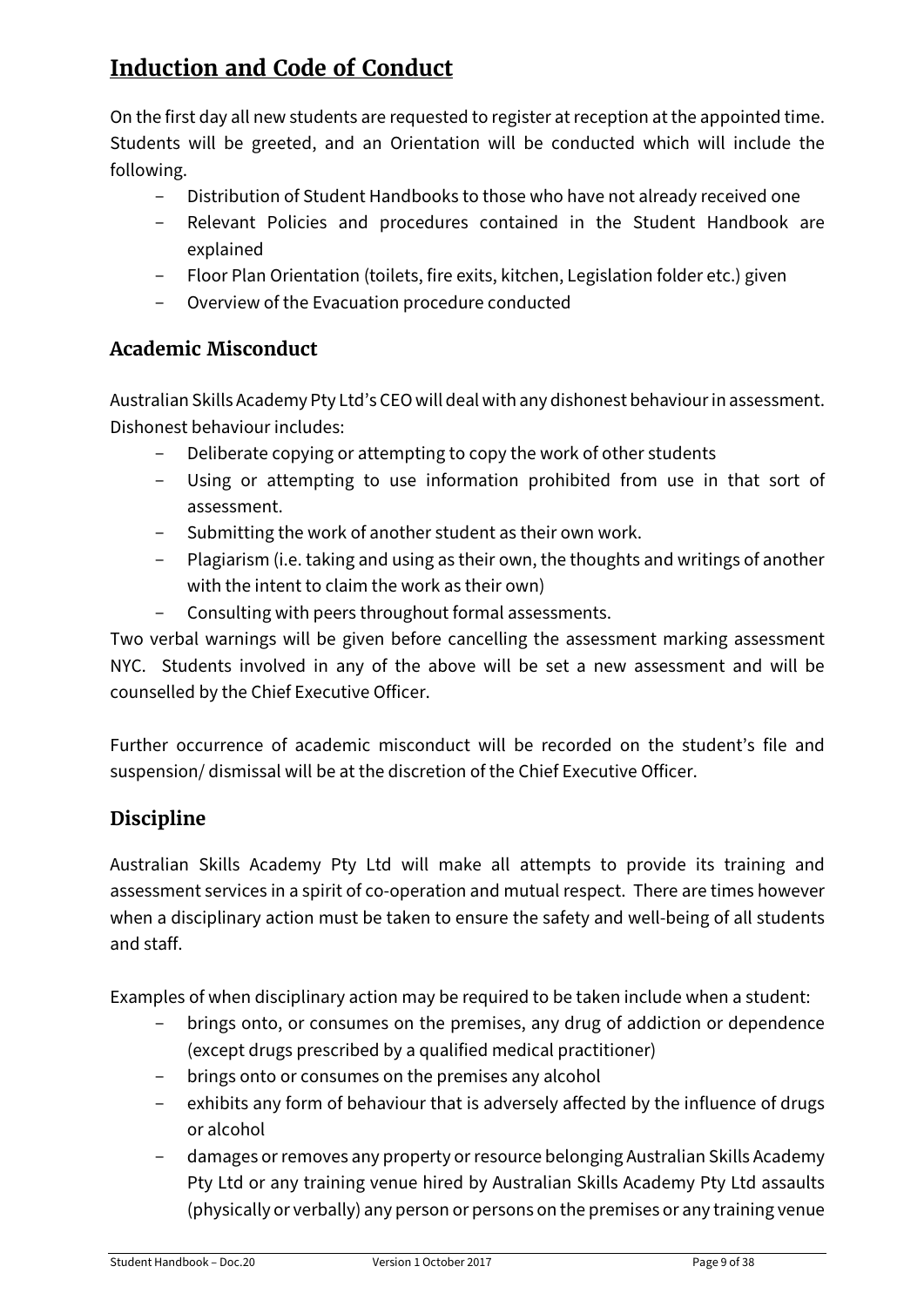hired by Australian Skills Academy Pty Ltd

- fails to comply with any instructions given by a member of staff relating to the safety of any person or persons on the premises
- exhibits any form of conduct whilst on the premises that is considered to be aggressive, disorderly, disruptive, harassing or interferes with the comfort, safety or convenience of any person who is acting lawfully and entitled to be present
- enters any part of Australian Skills Academy Pty Ltd premises or any other place to which students have access for the purpose of tuition, when not entitled to do so, or having entered, refuses to leave said premises

When disciplinary action is taken, the Chief Executive Officer will notify the student of the reason for the action.

- A verbal warning will be given to the student and documented on the individual's file
- Where the behaviour continues after the verbal warning, the Chief Executive Officer will counsel the student and a written warning will be provided to the student. A copy of this warning will be noted and kept on the individual's file
- In the event that the behaviour continues beyond the written warning, the student will be removed from the training program. Notification of removal will be made in writing and a noted copy will be placed on the student's individual file

If a student wishes to express a complaint in relation to the disciplinary action taken, they have the opportunity to follow Australian Skills Academy Pty Ltd complaints procedure.

Australian Skills Academy Pty Ltd expects that staff will maintain a professional and ethical working relationship with all other staff, management and students. Any breach of our disciplinary standards will be discussed with the Trainer and the Chief Executive Officer and the appropriate action will be taken.

**Dress Code** - Dress requirements are neat casual attire. Please note that shorts and thongs are not considered suitable attire. For some courses there may be required footwear or dress.

**Behaviour on Campus** – Every student is expected to reflect the ideals and code of behaviour of Australian Skills Academy Pty Ltd in their dealings with fellow students, members of staff and the general public. Students are expected to adhere to the rules and to co-operate in the effective running of Australian Skills Academy Pty Ltd Australian Skills Academy Pty Ltd strives to achieve the following "basic principles" of interpersonal behaviour:

- to be focused on the situation, issue or behaviour, not on the person
- to assist in maintaining the self-confidence and self-esteem of others
- to maintain constructive relationships with all staff and fellow students
- to take the initiative to assist in making things better
- to always lead by example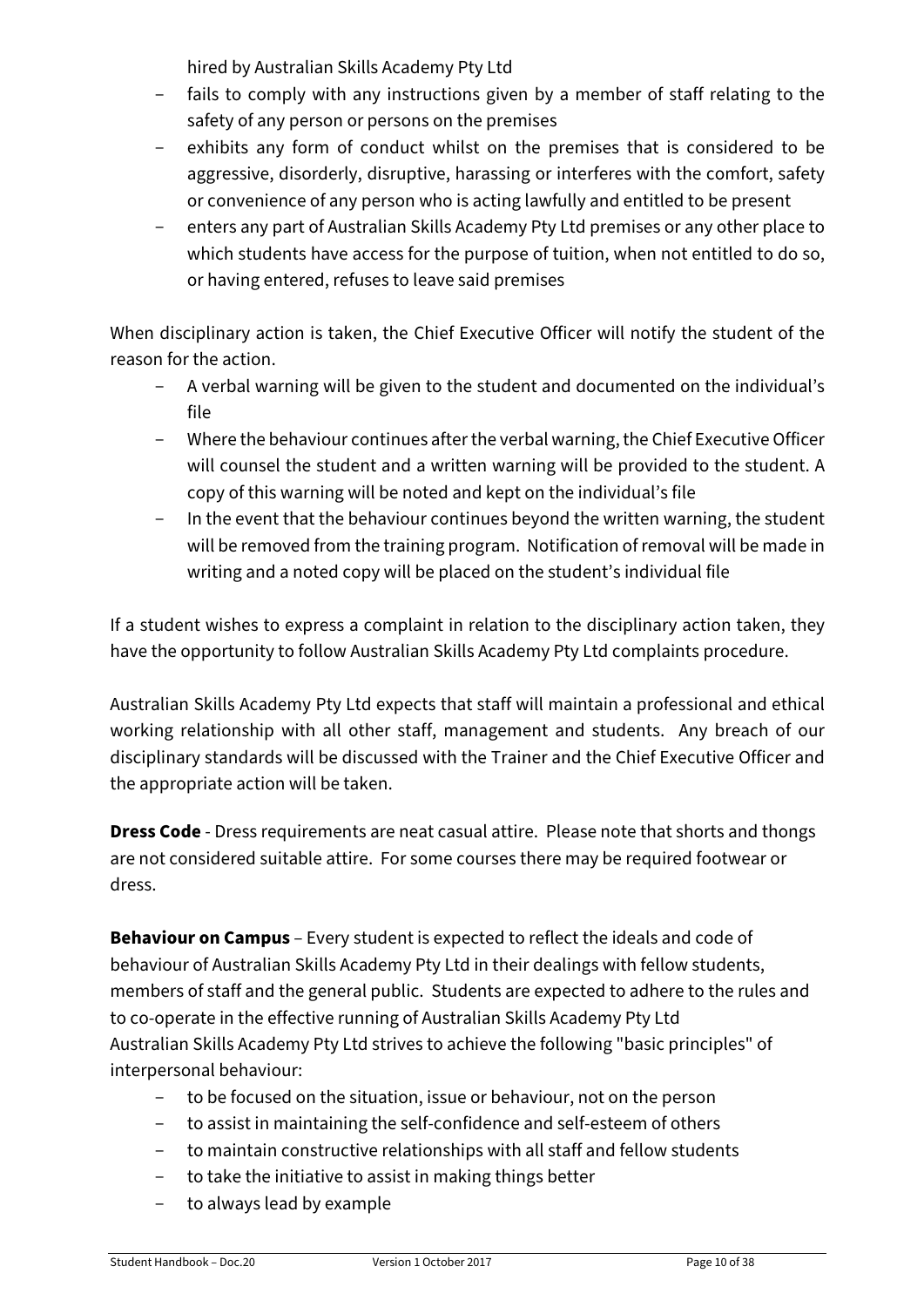- to always respect the property of Australian Skills Academy Pty Ltd, staff and fellow students
- to refrain from using inappropriate language with the understanding that to do so will not be tolerated
- to always turn off Mobile phones during classes
- to refrain from consuming food or drinks in non-designated areas at Australian Skills Academy Pty Ltd encourage the use of water bottles in classrooms

Every staff member and student should hold every other staff member and fellow student responsible for living up to these principles at all times.

# <span id="page-10-0"></span>**Plagiarism and Cheating**

Collusion, plagiarism or cheating in assignments, class assessments or examinations will not be tolerated. Trainers will advise all students of the many different ways to avoid plagiarism. Students who are proven to be involved in such activities will not be permitted to continue their course.

## <span id="page-10-1"></span>**First Aid**

In the event of a student requiring First Aid, a trainer or staff member will administer First Aid and the student must complete the Incident Form. Should medication be required, students will be referred to a medical assistant and if necessary will be accompanied by a staff member. In the case of an emergency staff will call an ambulance and stay with the student until it arrives.

## <span id="page-10-2"></span>**Smoking**

Australian Skills Academy Pty Ltd premises (including classrooms, toilets, and general office areas) are smoke-free zones. If students wish to smoke, they should do so outside the buildings in designated smoking areas.

## <span id="page-10-3"></span>**Theft**

As the premises of Australian Skills Academy Pty Ltd are open to the public, students are advised not to leave their valuables unsupervised. Australian Skills Academy Pty Ltd cannot be held responsible for anything which may be stolen from its premises.

## <span id="page-10-4"></span>**The National VET Framework**

The course in which you are enrolled will result in your achieving a nationally accredited qualification. If you complete all requirements of the course you will be awarded a Certificate. If you exit prior to completing all requirements you will be awarded a Statement of Attainment for units successfully completed prior to exiting.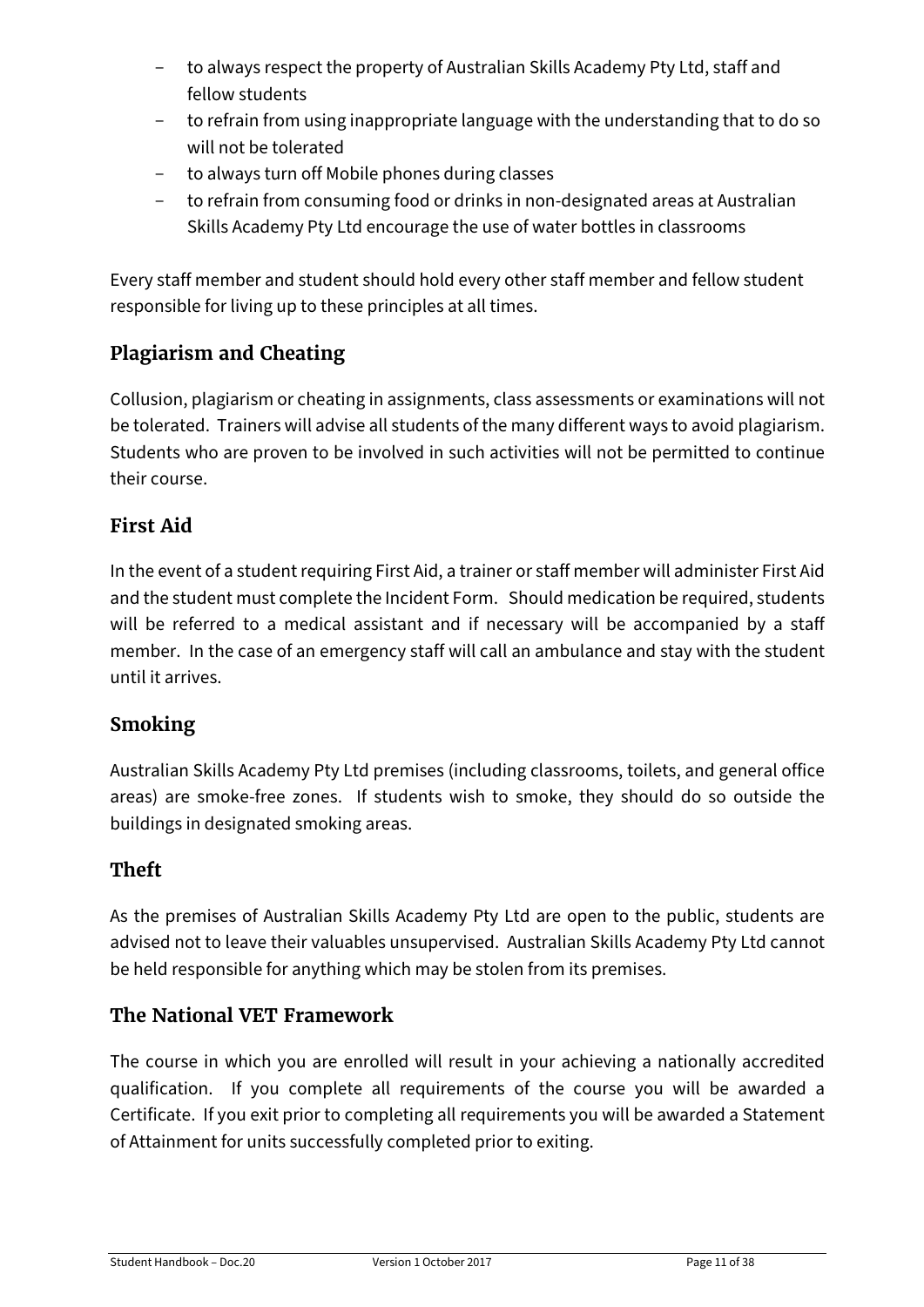The course requirements are outlined in the VET Quality Framework and the Australian Qualification Framework (AQF). Australian Skills Quality Authority (ASQA) audits Australian Skills Academy Pty Ltd (RTO) to ensure compliance against these frameworks.

A newly registered RTO will be audited within the first 12 months of operation to ensure compliance with the National VET Regulations and will be re-audited during its subsequent five-year registration period. These standards and the auditing process are intended to provide the basis for a nationally- consistent, high quality vocational education and training system.

The National VET Regulations is a quality training system and is a key driver of Australia's economic and social growth. It is a national training system that provides the basis for highquality, industry developed and nationally recognised training.

As an RTO, Australian Skills Academy Pty Ltd adheres to this system and does all within its power to remain compliant. From time to time students are surveyed and their cooperation will assist this organisation in remaining compliant. Assessment Booklets contain feedback forms and students are invited to provide feedback on the assessment through this form. Students will also be invited to provide feedback through Course Evaluation Forms. These surveys are conducted to enable Australian Skills Academy Pty Ltd to identify opportunities for improvement not only to training and assessment but also to services provided.

## <span id="page-11-0"></span>**Rights and Responsibilities of Students and Staff**

## **Students' Rights**

Australian Skills Academy Pty Ltd recognises that students have the right to:

- expect Australian Skills Academy Pty Ltd to provide training of a high quality that recognises and appreciates their individual learning styles and needs
- have access to all Australian Skills Academy Pty Ltd's services regardless of educational background, gender, marital status, sexual preference, race, colour, pregnancy, national origin, ethnic or socio-economic background, physical or intellectual impairment, and religious or political affiliation,
- have their prior learning, acquired competencies, and experience appropriately recognised in determining their requirements for training and assessment
- be advised of the learning outcomes and prescribed assessment tasks for the training program of their choice, prior to its commencement
- appeal for a review of the results of an assessment
- expect to achieve the published learning outcomes from their training program, if they, in turn, devote the necessary time and diligence to it
- learn from fully qualified, competent and diligent Trainers who observe their responsibility to address students' learning needs, assist them to achieve the course outcomes, and assess their students' work fairly
- learn in an appropriately appointed, safe and clean learning environment, free of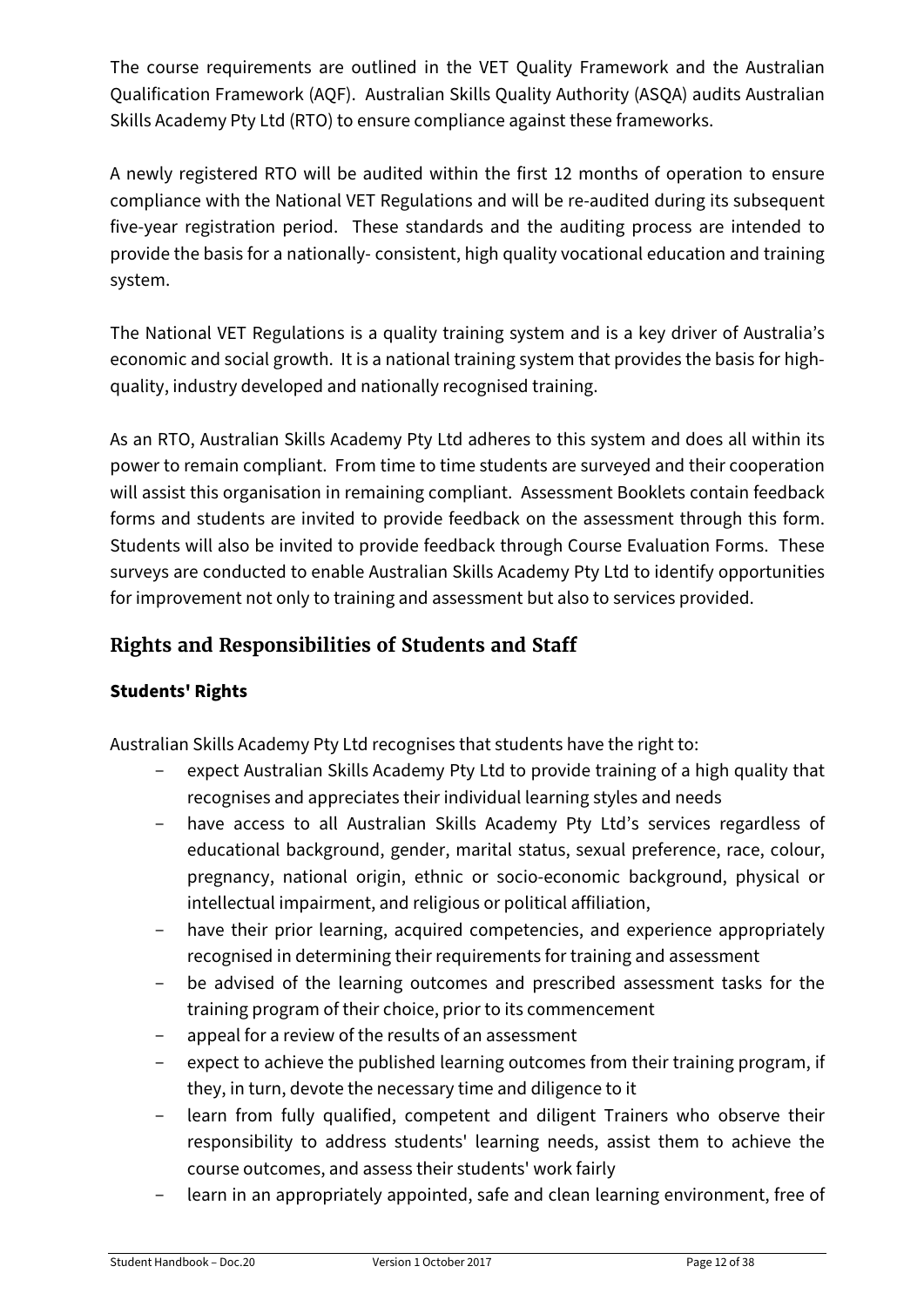all forms of harassment and discrimination

- be treated with dignity and fairness,
- expect that Australian Skills Academy Pty Ltd, Australian Skills Academy will be ethical and open in their dealings, their communications and their advertising
- expect that Australian Skills Academy Pty Ltd will observe their duty of care to them
- efficient handling of administrative matters and in the processing of fees, concessions, refunds etc.
- privacy and confidentiality, and secure storage of student records in accordance with the organisation's policies, to the extent permitted by law

#### **Students' Responsibilities**

Students are responsible for:

- understanding and accepting the enrolment conditions for the courses they undertake
- providing accurate information about themselves at time of enrolment, and to advise Australian Skills Academy Pty Ltd of any changes to their address or phone numbers within 7 days
- paying of all fees and charges associated with their course and providing their own course requirements where notified
- recognising the rights of staff and other students to be treated with dignity and fairness, and behaving in an appropriate and acceptable manner towards them
- regular and punctual attendance
- ensuring they attend classes sober and drug free, and smoke only in open areas away from other people
- the security of their personal possessions while attending a course
- promptly reporting all incidents of harassment or injury to Australian Skills Academy Pty Ltd administration office
- respecting Australian Skills Academy Pty Ltd property and observing policy guidelines and instructions for the use of equipment
- seeking clarification of their rights and responsibilities when in doubt
- abstaining from bullying, harassing, and any other unlawful activity or behaviour whilst on Australian Skills Academy Pty Ltd's property or engaged in a Australian Skills Academy Pty Ltd controlled or sponsored activity
- abstaining from acts of self-harm

## **RTO Responsibilities**

Australian Skills Academy Pty Ltd is responsible for:

- The quality of the training and assessment conducted by any person engaged by us.
- The issuance of the AQF certification documentation. Once deemed competent, a certificate will be posted to you at the address appearing on the enrolment form. Consequently, it is essential you keep us updated on any changes to your personal details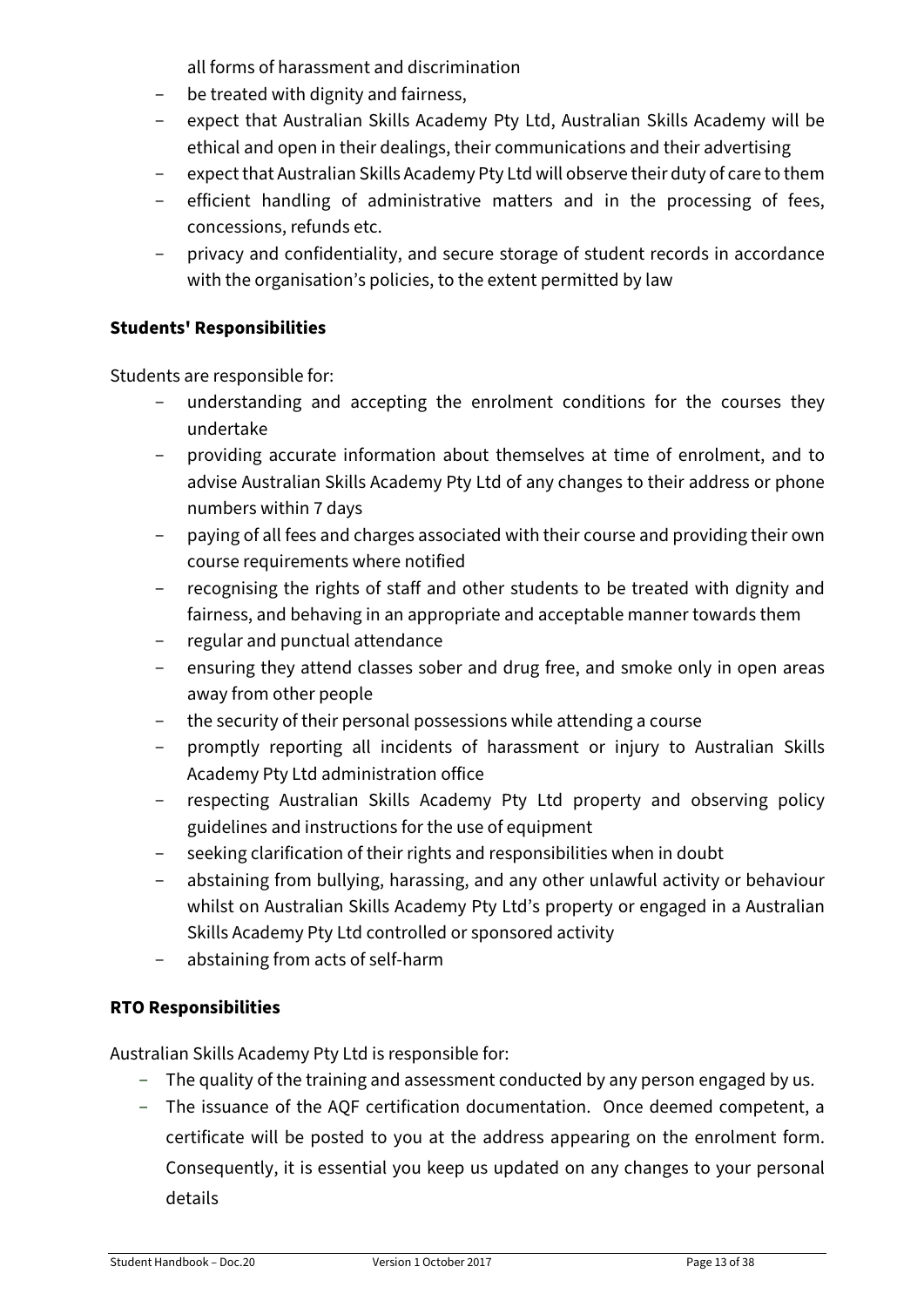#### **Staff Responsibilities**

All Trainers employed by Australian Skills Academy Pty Ltd must ensure that:

- the qualifications they hold are current and relevant to the modules which they teach
- any information passed on to students is accurate
- any advice given is consistent with the National Code and Australian Skills Academy Pty Ltd's own Code of Practice
- all student attendance is recorded accurately as per the Attendance Sheet/s provided for each module that is delivered
- all absences are recorded for each session
- classes are held as scheduled by Australian Skills Academy Pty Ltd and any changes are to be reported immediately to ensure continued compliance
- Australian Skills Academy Pty Ltd Management is advised of any addition or increase in the number of students in a class for any reason in case alternate arrangements need to be made for classroom allocation.
- no changes in classroom allocation are made outside those authorised by the course co-ordinator

Australian Skills Academy Pty Ltd abides by the Standards for The Standards for RTOs 2015 in relation to all training and assessment activities. Accordingly, Australian Skills Academy Pty Ltd requires all training/assessment staff to hold as a minimum, the following combination of:

- A Certificate IV in Training and Assessment (TAE40110) or equivalent
- Sound, recent industry experience in your vocational area
- Familiarity with the principles and practices of Competency-Based Training, The Standards for RTOs 2015 and Recognition of Prior learning and
- Familiarity with Equal Employment Opportunity and Occupational Health and Safety principles and
- A current certificate authorising the staff member to work with children and young people.

## <span id="page-13-0"></span>**Sustainability**

Australian Skills Academy Pty Ltd is committed to ensuring that our actions and philosophies are environmentally sound, economically viable and socially equitable.

## <span id="page-13-1"></span>**Student Records**

As a student, you should be aware that our trainers are required to:

- supply in a timely manner accurate records of student's academic performance for each unit of the course which the Trainer delivers and/or assesses
- supply in a timely manner as per Australian Skills Academy Pty Ltd's procedures, accurate attendance records of student(s) for each session they deliver

Australian Skills Academy Pty Ltd has in place a policy and procedure for the collection,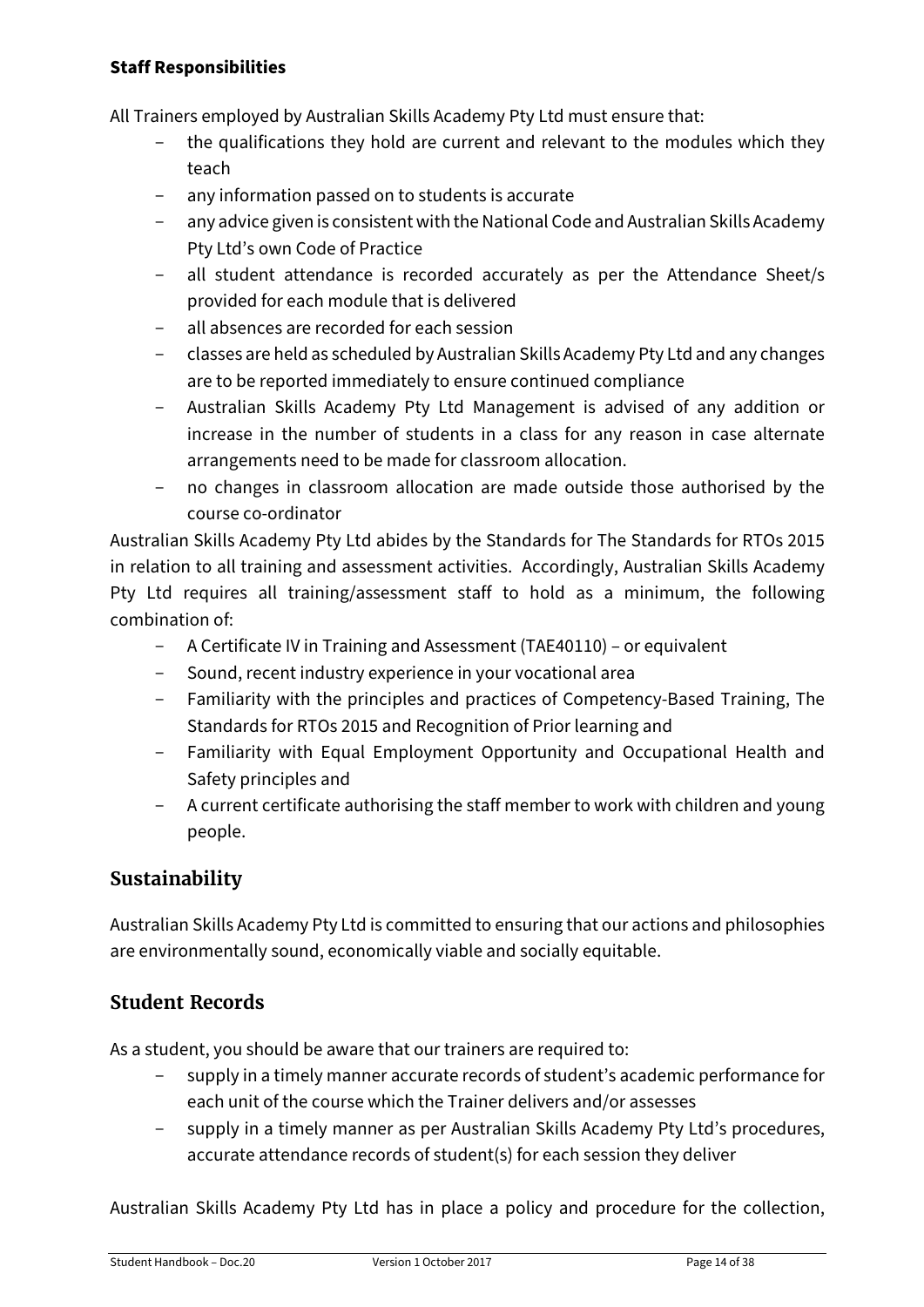storage and protection of all the training records of individual students, to meet training and assessment activity requirements. Assessment Results are recorded within thirty days from the date of assessment and students may request an update on progress at any time following this period.

Each individual student is assigned a personal file for storage of training records. Student training documentation re stored in a secure manner (individual files in locked cabinets; electronic files with access by password only).

All Trainers/assessors involved in the training program are informed of their responsibilities under this policy. Requests for access to information must be in writing and the decision to release the information will remain the decision of Australian Skills Academy Pty Ltd.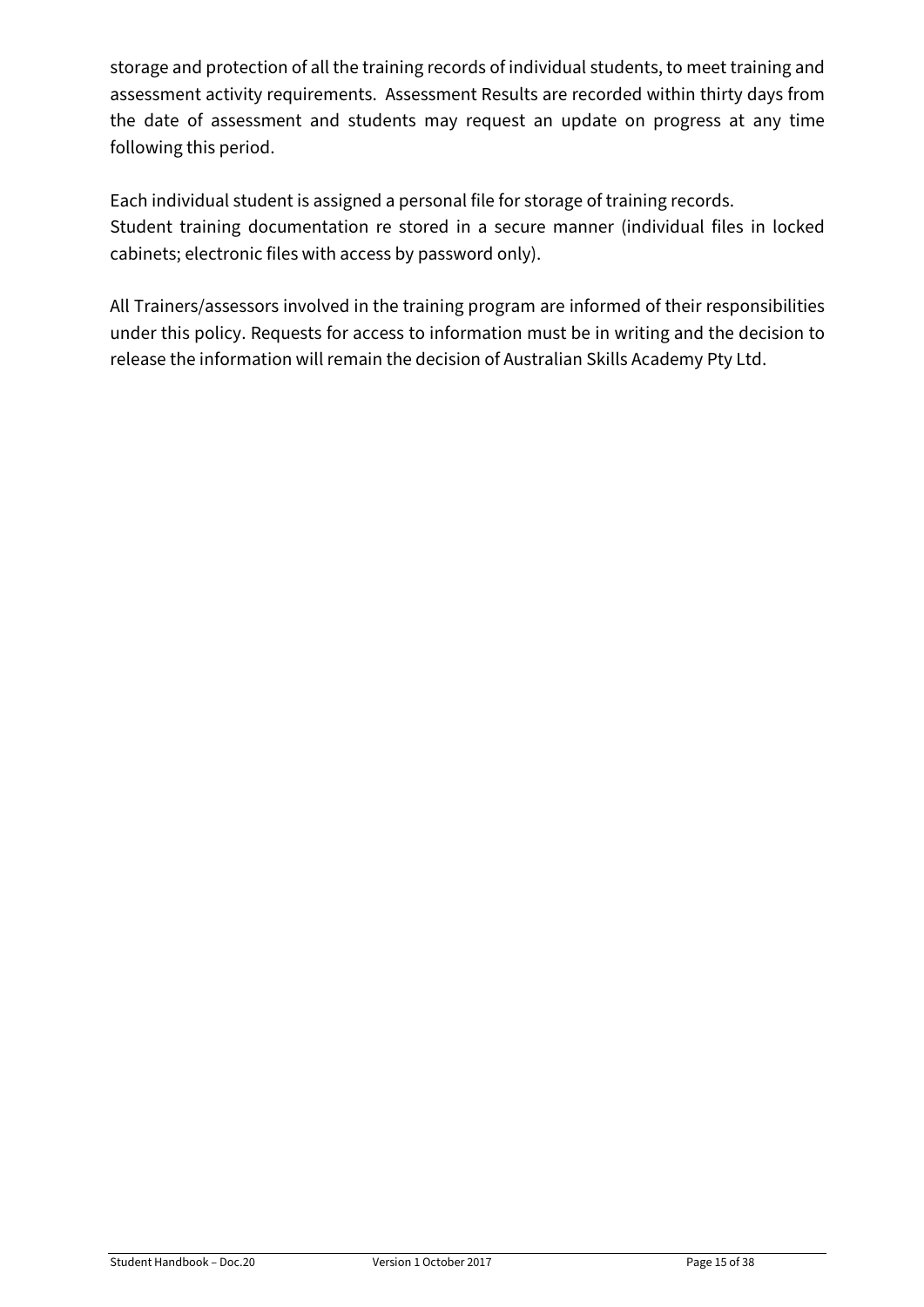# <span id="page-15-0"></span>**Training and Assessment**

## <span id="page-15-1"></span>**Access to Student Training Records**

Access to individual student training records must meet Commonwealth and State Privacy legislation and will be limited to:

- individuals wishing to access their own personal records
- individuals authorising releases of specific information to third parties in writing,
- Australian Skills Academy Pty Ltd staff who require this information as part of their job role
- officers from ASQA or their representatives for activities required under the Standards for Registered Training organisations
- legal requirements (e.g. subpoena/search warrants/social service benefits/evidence act)

Students wishing to check progress towards completion are welcome to request this information. It is the organisation's policy to attend to such requests within three working days. If for any reason this is not possible, you will be notified and advised of the date when the information will be available.

## <span id="page-15-2"></span>**Academic Progress**

It is expected that a student should demonstrate continuing progress, eventually achieving competency in all units undertaken. (See notes re competency based training and assessment).

Students are expected to participate actively in class discussions and activities, and fulfil all course requirements. If students are unable to achieve competency at the first assessment in a unit, trainers will work with students to identify areas of need and support student's efforts to achieve competency. Opportunities are provided for students to re-sit assessments.

## <span id="page-15-3"></span>**Training and Assessment Methods and Pathways**

Australian Skills Academy Pty Ltd has been approved by ASQA to deliver the qualifications listed on the national website. If you visit [www.training.gov.au](http://www.training.gov.au/) and enter Australian Skills Academy Pty Ltd's name in left search window, you will be able to see just what those scopes are.

Assessments should provide opportunity for students to be informed of the context and purpose of the assessment and the assessment process. This will include but will not be limited to information regarding assessment methods and alternative assessment methods if required to accommodate special needs or circumstances. Information sessions are included with the introduction of each subject to inform students of the assessment processes, number of assessments, types of assessments and the individual weighting of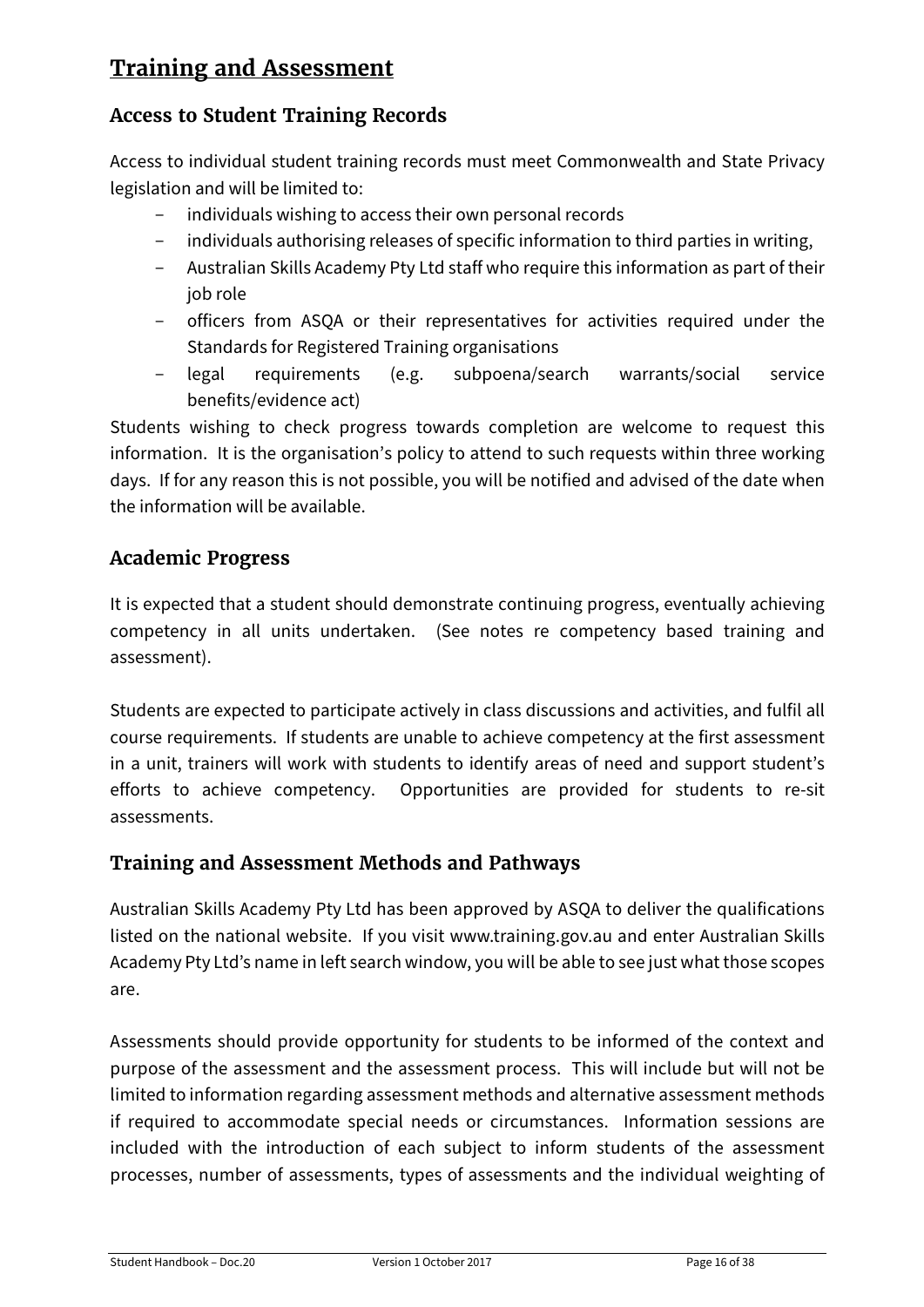each assessment. Staff members are available to discuss and provide limited professional advice as to the outcomes of the assessment process and guidance on future options.

Students are advised that there are a number of pathways to qualifications and Australian Skills Academy Pty Ltd provides you with the opportunity to identify the most appropriate pathway. This may be through:

- a formal learning process, such as the course in which you are currently enrolled
- work experience, such as being taught on the job how to do something or though
- Life experience or personal experience, such as a hobby or experience at home

Study options available may include:

**Full time** - this option requires classroom attendance as outlined in the course outline **Part Time** – this option allows the student time to undertake other responsibilities, such as work, home duties etc.

**Flexible** – a combination of classroom and home study

Please note not all classes provide these options and students are encouraged to discuss this with their trainer.

Students should be aware of the assessment criteria used by the trainers at Australian Skills Academy Pty Ltd. Assessment requiring essay or report writing is based on the following criteria:

#### **1. Answering the Question**

Students must address what the question is asking. Look for key words that indicate how the question is to be approached and the information that is to be included. Sequence the answer to appropriately develop logical arguments.

**2. Referencing**

Any quotation or content that has been obtained from published sources must be referenced. This must be done at the end of a quotation and extended in the bibliography.

#### **3. Accuracy of Spelling, Grammar and Punctuation**

Accurate spelling, grammar and punctuation will ensure the trainer can correctly interpret what is written. Students should use the tools available (dictionary, thesaurus, spell-check on computers etc.) and must proof-read before handing in.

All assignments must be the individual's own work. Trainers are responsible for ensuring that any "suspect" assessments are thoroughly scrutinised. Any irregularities will be reported to the Chief Executive Officer and dealt with accordingly. Students should keep a copy of their assessments.

#### **Format**

- Cover sheet
- Use one side of page only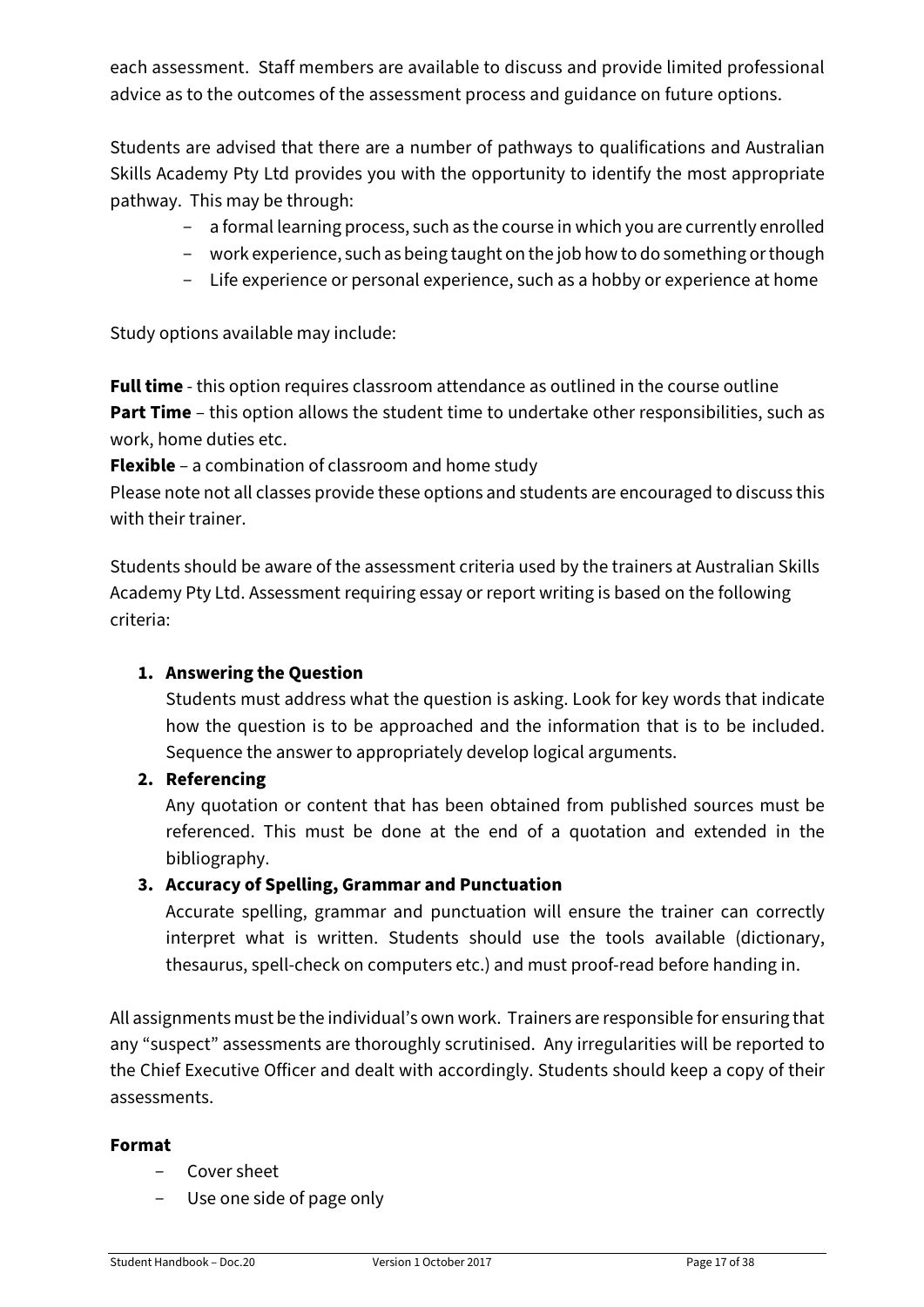- Assignments to be word-processed\*
- Double spacing to be used
- Use correct format, i.e. essay or report format, appropriate headings
- Bibliography

**\****NB: exception allowed where students are unable to access appropriate equipment. Hand written assignments must be neat and legible.*

#### **Statement of Authorship**

All assignments projects, reports, papers and assignments submitted to a course are expected to be the student's own work. Students should always take great care to distinguish their own ideas and knowledge from information derived from sources. The term "sources" includes not only published primary and secondary material, but also information and opinions gained directly from other people.

All information taken from other sources must be clearly referenced and authorship acknowledged.

Any student who, for whatever reason, submits work that is not their own or fails to acknowledge sources, will be required to re-enrol in the relevant subject/s. Every assessment must be accompanied by a student's statement of authorship, which is included Australian Skills Academy Pty Ltd's Assessment Cover Sheet in each assessment booklet.

#### <span id="page-17-0"></span>**Assessment Re-sit Procedure**

#### **STAGE 1: Student undertakes in-class assessment**

- Students will be notified within 14 days of undertaking an assessment of their performance.
- If a student does not attend the in-class assessment, they should notify their trainer as to why they did not attend and if due to illness a medical certificate must be produced. If the assessment is a practical, or no evidence is provided a \$150 administrative fee may be charged for re-sitting the assessment. \*

#### **Stage 2: Student deemed Not Yet Competent in FIRST assessment**

Students who are deemed to be Not Yet Competent are to be provided with information identifying the areas in which they failed to achieve competency.

Students will then have the opportunity to repeat the assessment task within 7 days of notification.

#### **Stage 3: Student deemed Not Yet Competent in FIRST re-sit**

- If the student is again deemed Not Yet Competent they will be provided with information identifying the areas in which they failed to achieve competency.
- The student must then participate in a new assessment task within 7 days of notification; a fee of \$150 may be required to be paid prior to the assessment.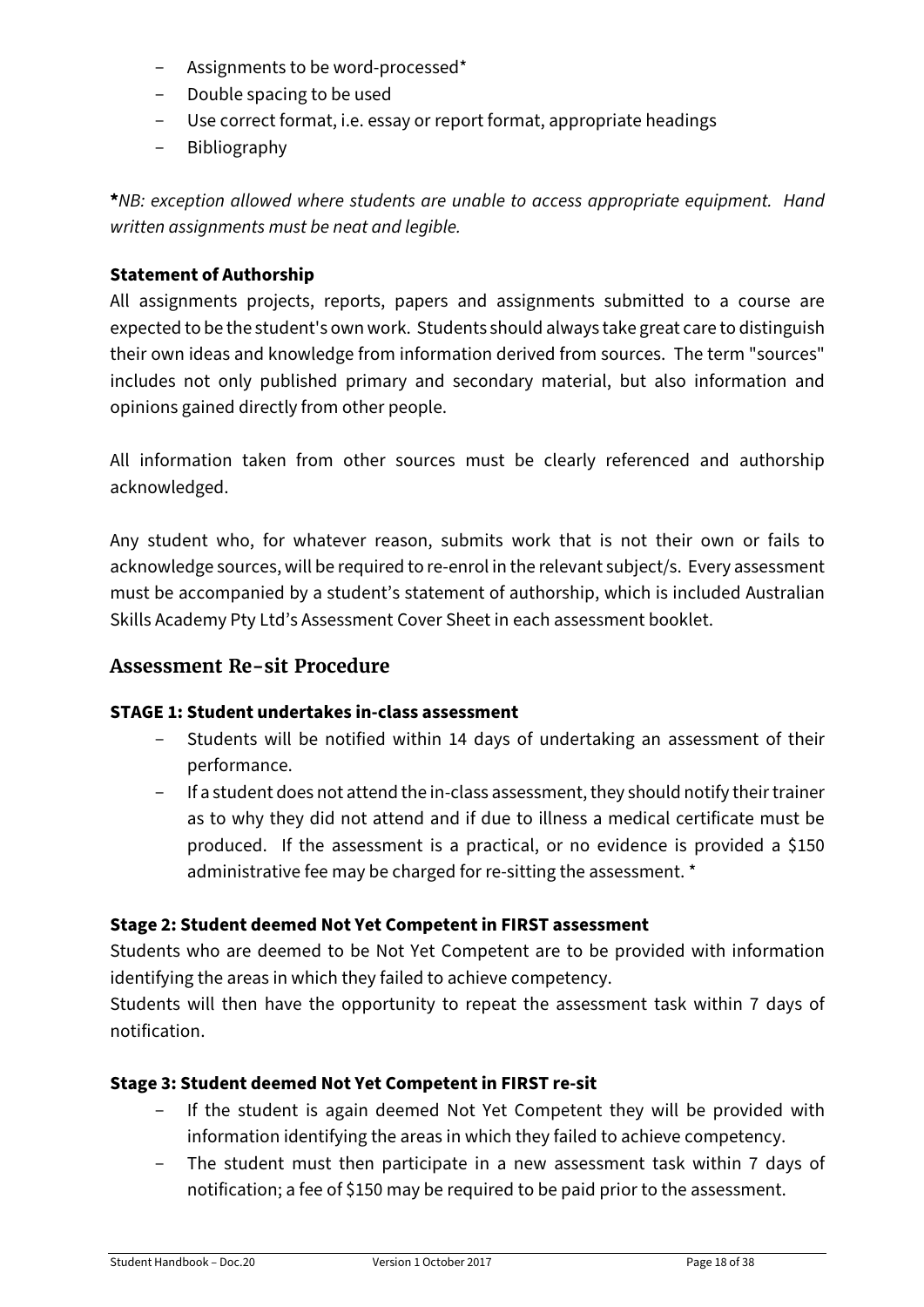#### **Stage 4: Student deemed Not Yet Competent in SECOND re-sit**

- If the student is still unable to demonstrate competency, then the student will be required to repeat the unit of competency.
- Australian Skills Academy Pty Ltd will determine the time at which the unit will be available.
- The student may be liable to pay a fee to be determined by Australian Skills Academy Pty Ltd to cover the cost of extra tuition

*\* The decision to charge this fee (or portion of the fee) will be made by the CEO who will consider all aspects of the case prior to making the decision.*

## <span id="page-18-0"></span>**Competency Based Training and Assessment**

Competency Based Training is always concerned with what the student will be able to do at the end of training. There is not so much concern with what the inputs are or how the student got there. So long as the student can provide quality evidence that demonstrates achievement of the listed competencies, it does not matter who taught him or her, how or when the training takes place, what resources are used or of what the content material of the curriculum consists.

In all assessments conducted by Australian Skills Academy Pty Ltd the following directives as listed in the *Competency Standards for Assessment* outlined in The Training and Assessment Training Package (TAE10) will be observed:

- *Competency Based Assessment* Assessment must take place within a competency based assessment system within established procedures as defined in the Guidelines for Conducting Assessment from the National Training Package for Training and Education TAE10),
- *Validity* Assessment methods will be valid, that is, they will assess what they claim to assess,
- *Reliability* Assessment procedures must be reliable, that is, they must result in consistent interpretation of evidence from the learner and from context to context,
- *Fairness* Assessment procedures will be fair, so as not to disadvantage any learners. Assessment procedures will:
	- ⋅ be equitable, culturally and linguistically appropriate,
	- involve procedures in which criteria for judging performance are made clear to all participants,
	- employ a participatory approach,
	- ⋅ provide for students to undertake assessments at appropriate times and where required in appropriate locations
- *Flexibility - Assessment procedures* must be flexible, that is, they should involve a variety of methods that depend on the circumstances surrounding the assessment,
- *Recognition of Prior Learning -* Individuals seeking RPL will be able to access an RPL process as described in our Recognition of Prior Learning Information Kit,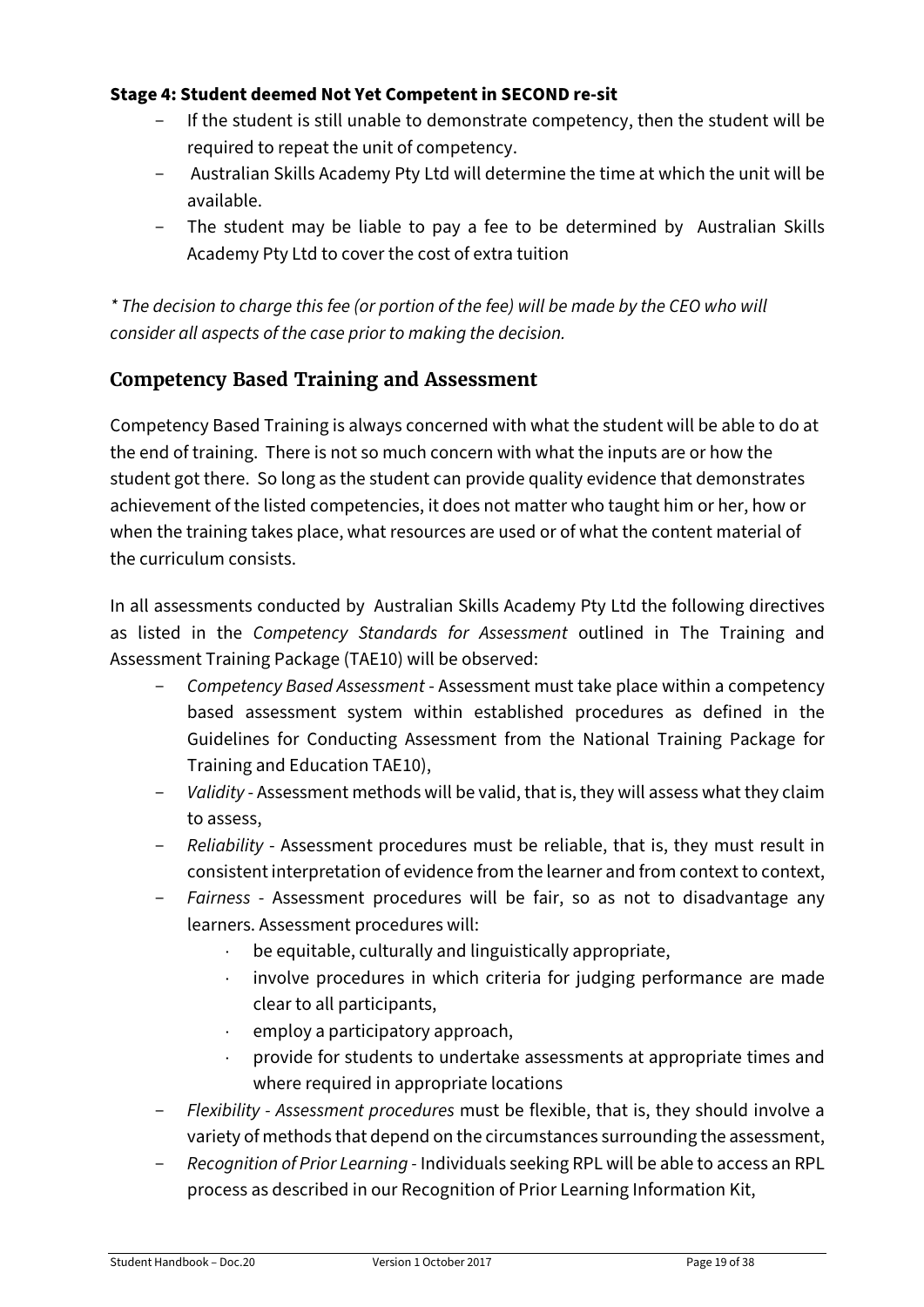*Due Date Information -* The trainer will advise students of the final date for the receipt of an assessment when the assessment is handed out. Assessments will only be accepted after this date in case of illness (doctor's certificate must be provided) or other exceptional circumstances (at the discretion of the trainer).

## <span id="page-19-0"></span>**Credit Transfer Policy**

Credit Transfer is available to all students enrolling in Australian Skills Academy Pty Ltd's courses on scope of registration.

Credit Transfer is credit towards a qualification granted to students on the basis of outcomes gained by a student through participation in courses or national training package qualifications with another Registered Training Provider, in line with Australian Skills Academy Pty Ltd Recognition of Qualifications Policy.

#### <span id="page-19-1"></span>**Fees and Refunds**

Australian Skills Academy Pty Ltd will make a full refund of all fees paid should course be discontinued. Should the participant desire to take an alternative course with Australian Skills Academy Pty Ltd, fees will be fully transferable to that course. In the event of a course for which the participant was enrolled being unavailable or no acceptable alternative course is available fees are fully refundable, including any deposit paid.

A deposit of 30% of the total enrolment fee is payable on enrolment to any program. A further 50% of the remaining fees should be paid upon commencement of the course, and balance paid before *completion.*

Should a participant cancel an enrolment with Australian Skills Academy Pty Ltd, the following conditions will apply regarding a refund of fees:

Should a student wish to withdraw prior to course commencement a 10% refund of the 30% deposit will available, provided the request is received within 48 hours of course commencement, the 20% of the deposit will be non-refundable for admin purposes. No refund is available after the course commencement date. Special circumstances will be considered\*.

- All requests for cancellation or refunds must be made in writing using Australian Skills Academy Pty Ltd Refund Request Form (Doc 13C) and accompanied with supporting documentation where necessary
- Normal processing time for a refund request is up to four weeks
- Refunds will be paid within one (1) week of the claim being agreed upon

*\*Extenuating circumstances: Should a participant have to discontinue a course after commencement dare for legitimate reasons, such as sickness or exceptional family circumstances, a full refund less 20% will be paid.*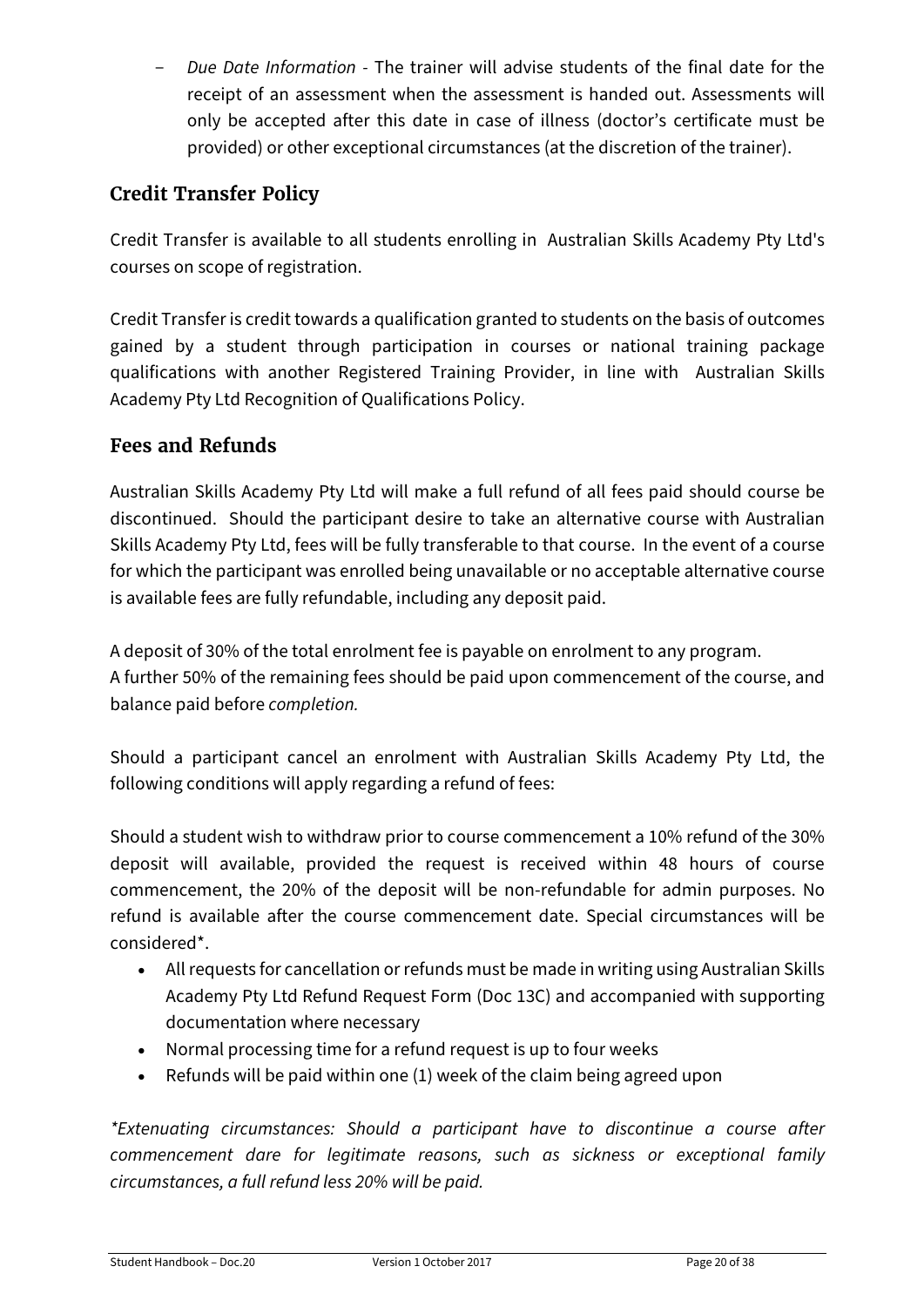If the RTO is unable to provide services for which the learner has prepaid, must ensure:

- the learner will be placed into an equivalent course such that:
	- o the new location is geographically close to where the learner had been enrolled, and
	- o the learner receives the full services for which they have prepaid at no additional cost to the learner or
- if an equivalent course cannot be found, the learner is paid a refund of any prepaid fees for services yet to be delivered above the threshold prepaid fee amount.

#### **General**

Where our training programs have a limited number of places available, these will be filled in order of completed bookings. If, for any reason, Australian Skills Academy closes or ceases to deliver any part of the qualification in which a client is enrolled, Australian Skills Academy will assist the learner in locating another provider or refund the portion of fees for which training, and assessment has not been provided.

#### **Are my fees protected in case I need a refund?**

Yes - Australian Skills Academy acknowledges that it has a responsibility to protect the fees paid by students. To meet this need, we only accept payment of no more than \$1500.00 from each student prior to the commencement of the course. The subsequent payments are paid according to schedule for each qualification. If the cost of the course is less than \$500.00, the full amount will be requested before the program commences.

#### **Do I pay GST in my tuition fees?**

No - GST is exempt under section 38-85 GSTR 2003/1 Goods and Services Tax, tax ruling. The ruling explains the supply of a course for 'professional or trade course' is a GST-free education course.

#### **Refunds are issued when:**

- A student provides written notice of withdrawal more than 48 hours prior to commencement of course
- Review of Credit transfer indicates that the student does not have to undertake the course / part course
- A student is unable to attend due to extended hospitalization / illness, and/or pregnancy/childbirth

#### **Refunds are not issued when:**

- changes occur in student work hours
- it becomes inconvenient for a student to travel to class
- a student moves interstate
- a student changes jobs or becomes retrenched
- a student leaves before finishing course / unit of competency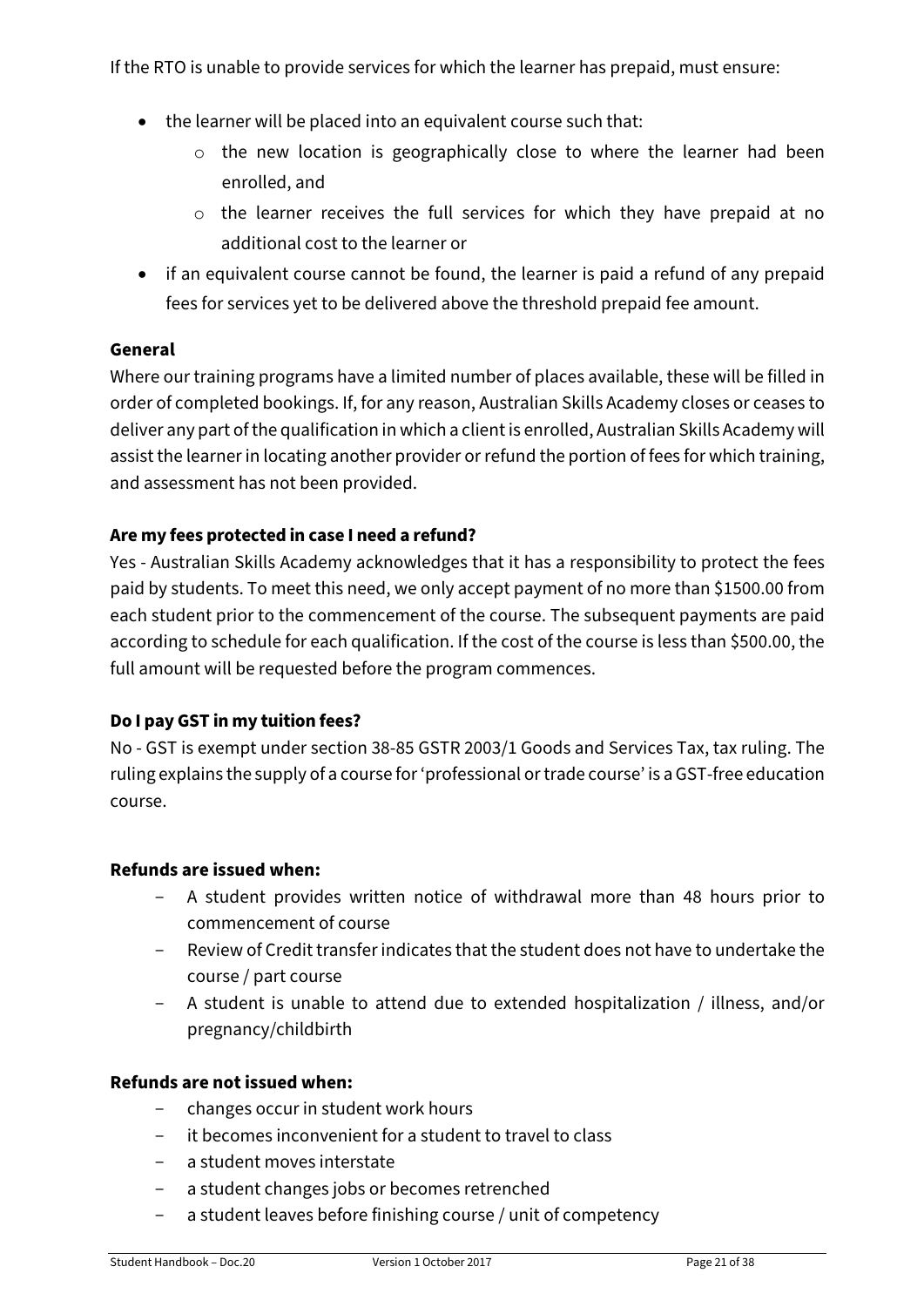a student is expelled from the academy for a serious breach of discipline Once students have started studying their chosen qualification or course, Australian Skills Academy Pty Ltd will remain committed to providing the highest quality of training and assessment as outlined to the student handbook.

In the event that Australian Skills Academy Pty Ltd is no longer able to provide the training and assessment services as initially agreed, then every effort will be made to arrange for agreed training and assessment to be completed through another RTO at no additional cost to the student. Prior to the transfer students will be formally notified of the arrangements including any refund of fees that may be applicable.

## <span id="page-21-0"></span>**Issuing of qualifications**

Australian Skills Academy Pty Ltd will issue all AQF qualifications and statements of attainment within thirty (30) days of the training programs completion. All qualifications and statements of attainment issued by Australian Skills Academy Pty Ltd comply with the standards outlined within the Australian Qualifications Framework (AQF) implementations handbook and in accordance with the requirements of The National Standards for NVR Registered Training Organisations.

Students must be assessed competent in all units of competency before being issued a qualification (Certificate/ Diploma/Advanced Diploma) for the course in which they are enrolled. Students will only be issued a qualification upon completion of their course.

Australian Skills Academy Pty Ltd only issues AQF qualifications and statements of attainment within its scope of registration that certify the achievements of qualifications or industry/enterprise competency standards from nationally endorsed training packages or qualifications, competency standards or modules from accredited vocational courses

Students are encouraged to take care of certificates issued by Australian Skills Academy Pty Ltd. Replacement certificates and/or Statements of Attainment will incur a cost of \$50.00 per document. Replacement certificates will only be provided upon submission of Driver's Licence or other form of ID.

## <span id="page-21-1"></span>**Language, Literacy and Numeracy (LLN)**

Australian Skills Academy Pty Ltd aims at all times to provide a positive and rewarding learning experience for all of its students. The enrolment form requests provision of information regarding each student's LL&N requirements or any other special learning needs. In the event of LL&N becoming an issue, the Administration Staff will contact the student to discuss their requirements.

Students must ensure that they have discussed with the Chief Executive Officer (or their appointed representative) any concerns they may have about their capacity to participate because of any Language, Literacy or Numeracy difficulties. Australian Skills Academy Pty Ltd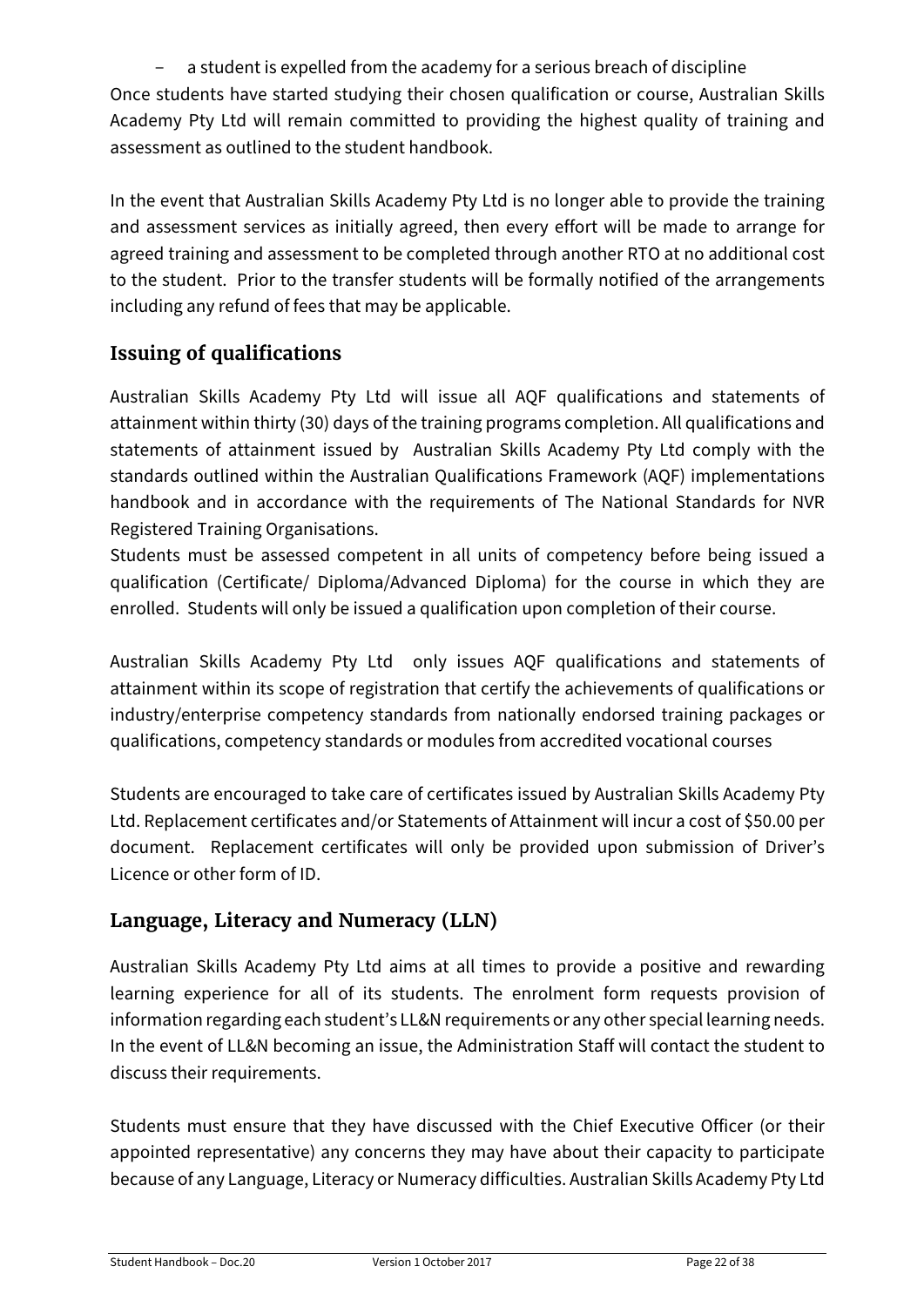will offer to any student at enrolment a reading and comprehension exercise to ascertain suitability for enrolment into a course.

Where language, literacy and numeracy competency is essential for students, Australian Skills Academy Pty Ltd will make every effort to ensure that each participant is adequately supported to enable them to complete their training. Some examples of the type of support that Australian Skills Academy Pty Ltd can offer include:

#### **Literacy**

- Providing students only essential writing tasks,
- Provision of handouts in an audio format via either cassette tape or on CD,
- Consideration of the use of group exercises so that the responsibility for writing rests with more than one person,
- Provision of examples and models of completed tasks,
- Ensure that documents and forms are written and formatted in plain English,
- Use of clear headings, highlighted certain key words or phrases and provided explanations of all technical terms used,
- Assessments can be conducted using the interview technique where required.

#### **Language**

- Present information in small chunks,
- Speak clearly, concisely and not too quickly,
- Give clear instructions in a logical sequence,
- Give lots of practical examples,
- Encourage students to ask questions,
- Ask all questions to ensure students understand.

#### **Numeracy**

- Ask students to identify in words, what the exact problem is and how they might solve it,
- Show students how to do the calculations through step by step instructions and through examples of completed calculations,
- Help students to work out what maths/calculations/measurements are required to complete the task,
- Encourage the use of calculators (if applicable) and demonstrate how to use them.

## <span id="page-22-0"></span>**Recognition of Prior Learning (RPL)**

Recognition of Prior Learning is a term that covers Recognition of Prior Learning (RPL), Recognition of Current Competency (RCC) and Skills Recognition. The term "recognition processes" refers to assessment processes that enable recognition of competencies currently held, regardless of how, when or where the learning occurred. Under the VET Quality Framework, competencies may be attained a number of ways including any combination of formal or informal training and education, work experience or general life experience. In order to grant recognition of prior learning/current competency, the assessor must be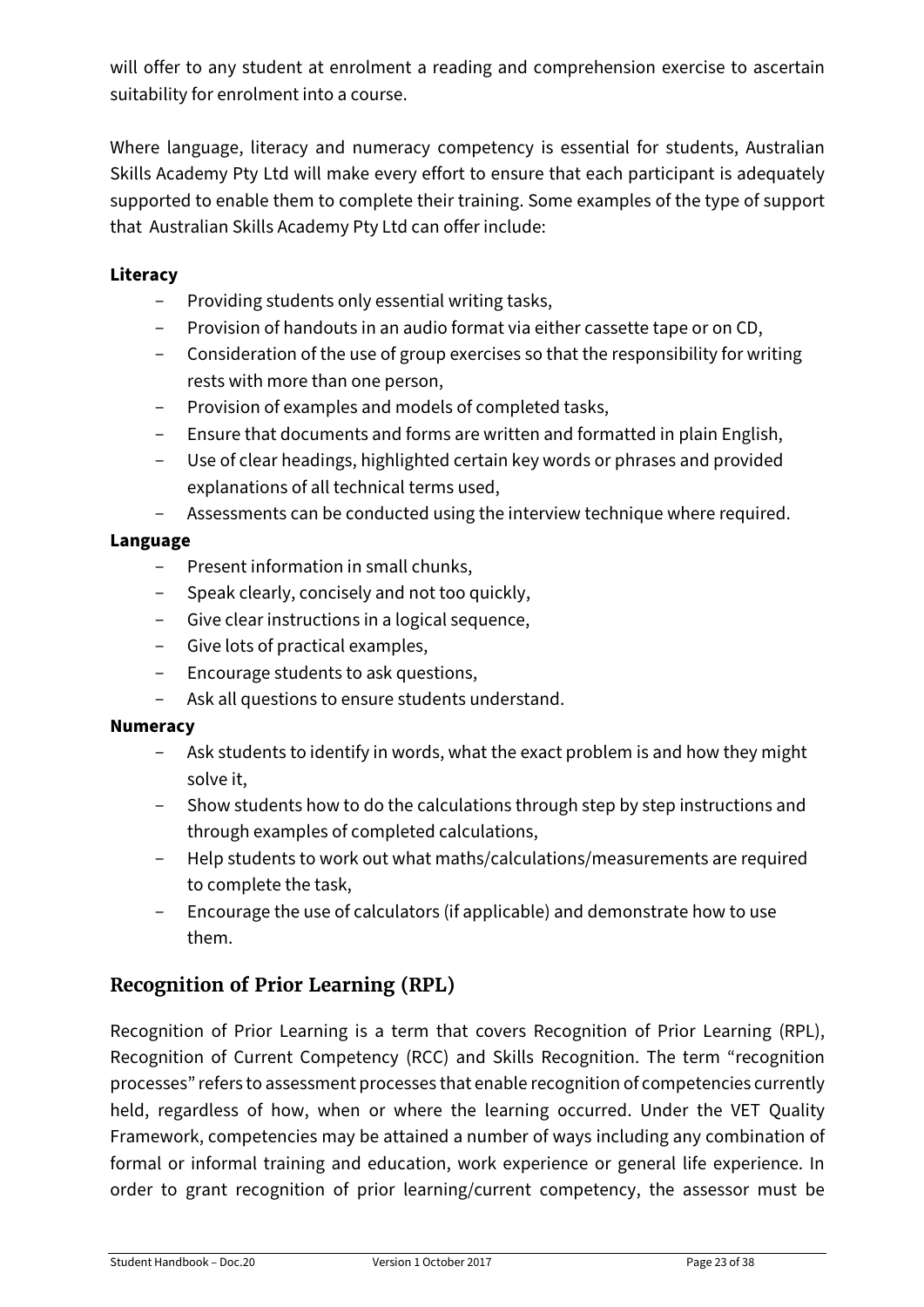confident that the candidate is currently competent against the endorsed industry or enterprise competency standards of Training Packages or competency outcomes specified in Australian Qualification Framework (AQF) accredited courses. The evidence may take a variety of forms and could include certification, references from past employers, testimonials from clients and work samples. The assessor must ensure that the evidence is authentic, valid, reliable, current and sufficient.

Knowledge and skills can be acquired in a variety of ways:

- Through a formal learning process, such as attending school or completing a short course,
- Through work experience, such as being taught on the job how to do something
- Life experience or personal experience, such as a hobby or experience at home.

There are no limits on where or how the skills have been acquired

Australian Skills Academy Pty Ltd has an established RPL process and recognises all AQF qualifications and statements of attainment issued by other registered training organisations.

#### **The procedures for applying for Recognition are:**

- 1. The potential student is informed of the course contents and of the existence of an RPL process prior to/or at the time of enrolment.
- 2. Students are invited to verbally discus their basis for RPL. The purpose of this is to prevent poorly-supported claims from being made and to ensure that the applicant is fully aware of the RPL process. If the applicant decides to proceed with the RPL process then, upon payment of the prescribed sum, they will be issued with the RPL kit, containing an RPL application form, outlining the basic information about the application and providing opportunity to identify units for which it is believed evidence can be provided.
- 3. Student returns completed application form
- 4. RPL kit is developed and sent to student
- 5. Completed kit is returned to Australian Skills Academy Pty Ltd. Evidence reviewed, and appointment made for competency conversation
- 6. Judgment is made. Certificate/Statement of Attainment generated

RPL Fee: RPL will be charged at a comparable rate to that of the unit of competency.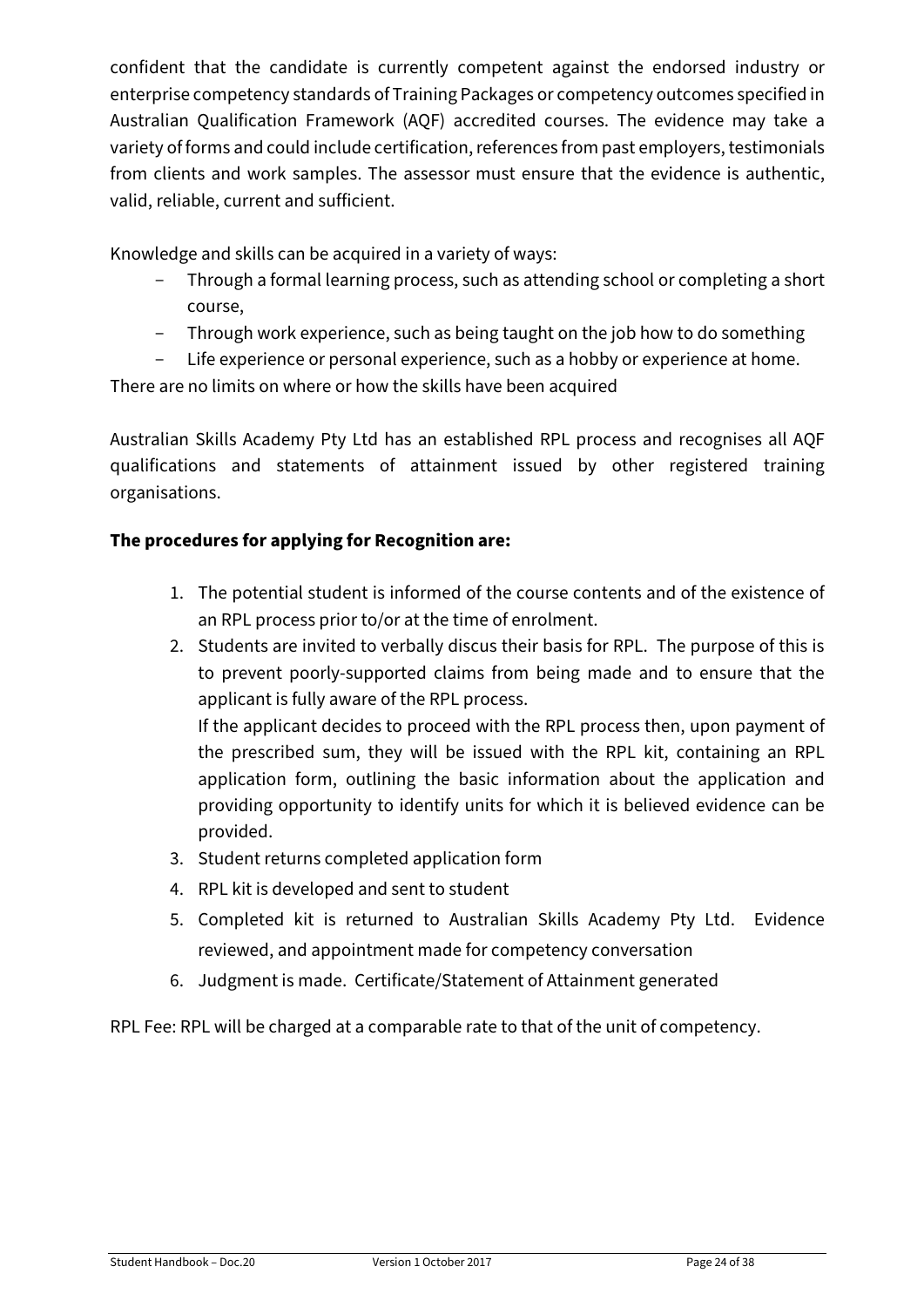# <span id="page-24-0"></span>**Legislation**

Australian Skills Academy Pty Ltd will do all within its power to adhere to all legislative requirements, especially those that may affect a student's learning such as:

- National Vocational Education and Training Regulator Act 2011
- The Standards for RTOs 2015
- Australian Qualifications Framework
- Access and Equity
- Alcohol and Other Drugs
- Privacy
- Workplace Health and Safety Legislation and Regulations
- Disability Discrimination Act 1992
- Disability Act 2006
- Charter of Human Rights & Responsibilities Act 2006
- Disability Standards for Education 2005
- Equal Opportunity Act 2010
- Racial and Religious Tolerance Act 2001
- Privacy Act 1988
- Workplace Relations Act 1996
- Information Privacy Act 2000
- Racial Discrimination Act 1975
- Sex Discrimination Act 1984
- Protected Disclosure Act 2012
- Anti-discrimination Legislation and Regulations
- Consumer Protection Requirements

<span id="page-24-1"></span>—<br>— **Access and Equity**

Australian Skills Academy PTY LTD is committed to providing opportunities to all people for advancement in training on an equitable basis. This includes providing equal opportunities to industries where women are under-represented; and where people with disabilities, people from non-English speaking backgrounds, Indigenous Australians, and rural and remote learners have access.

All students have equal access to our programs irrespective of their gender, culture, linguistic background, race, socio-economic background; disability, age, marital status, pregnancy, sexual orientation or carer's responsibilities.

All students who meet the entry requirements (if applicable) as prescribed by the appropriate National Training Package, will be accepted into any program within Australian Skills Academy PTY LTD scope of registration.

Any issues or questions raised regarding access and equity can be directed to the Chief Executive Officer.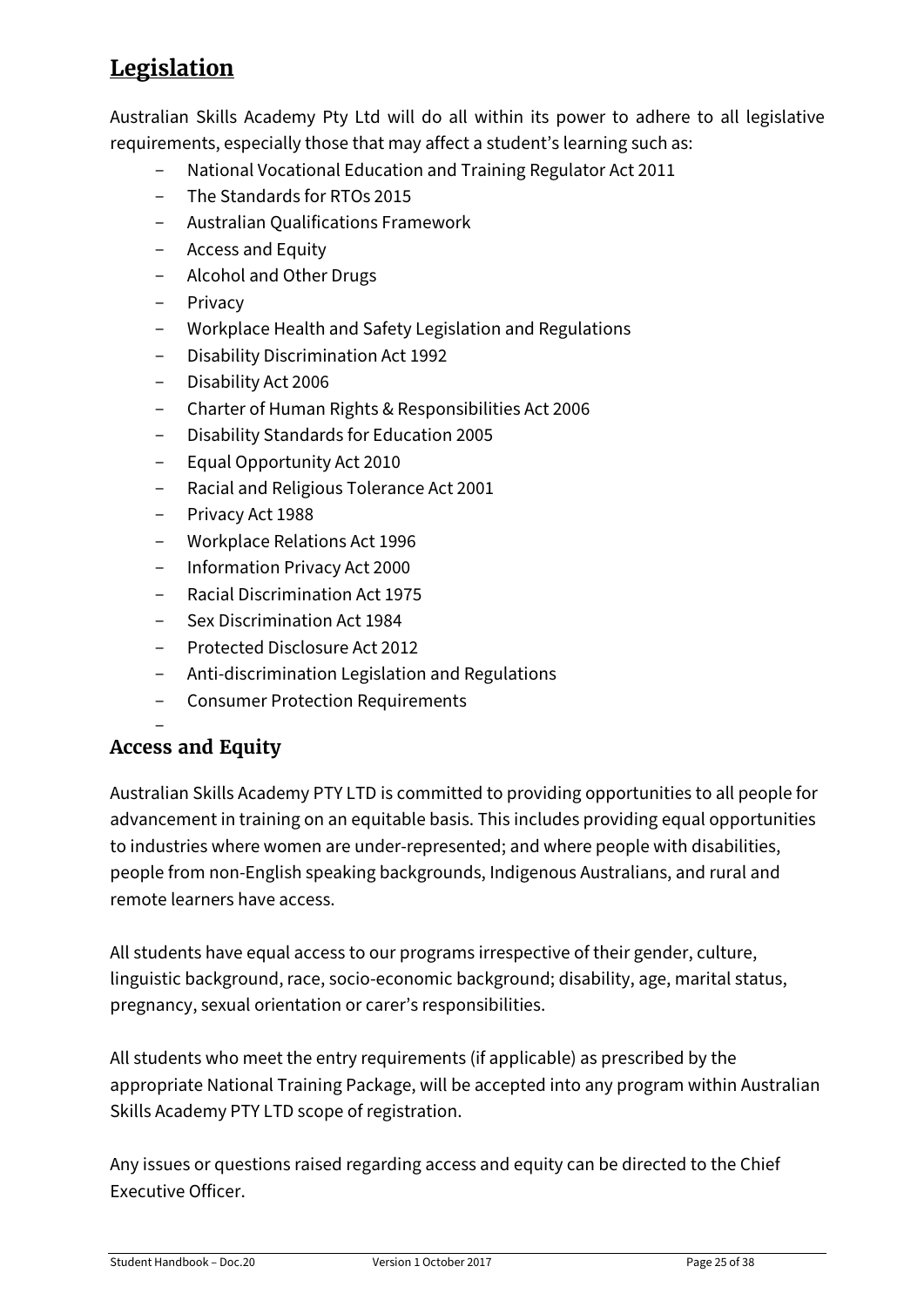Some examples of support offered include:

- Language and Literacy support of students who have difficulty with written or spoken English.
- Numeracy support.
- Modification of learning and assessment tasks to accommodate the unique cultural or personal needs of students.

#### **Relevant legislation**

- Disability Discrimination Act 1992
- Disability Act 2006
- Charter of Human Rights & Responsibilities Act 2006
- Disability Standards for Education 2005
- Equal Opportunity Act 2010
- Racial and Religious Tolerance Act 2001
- Privacy Act 1988
- Workplace Relations Act 1996
- Information Privacy Act 2000
- Racial Discrimination Act 1975
- Sex Discrimination Act 1984
- Protected Disclosure Act 2012

## <span id="page-25-0"></span>**Alcohol and Other Drugs (AOD)**

Do you have any questions about alcohol and other drugs (effects, risks)?

Are you concerned about your own alcohol or other drug use, or about the drug use of someone you care about?

Do you need to know the rules about alcohol and other drugs use at Australian Skills Academy Pty Ltd?

Australian Skills Academy Pty Ltd will put you in touch with services aimed to assist in dealing with this issue. We recognise that many factors can contribute to alcohol and other drug use, and seek to respond to these with health promotion and early intervention approaches.

Alcohol and other drug use while undertaking Australian Skills Academy Pty Ltd activities is not permitted.

Relevant legislation: Liquor Licensing Act 1997

## <span id="page-25-1"></span>**Harassment and Discrimination**

At all times Australian Skills Academy Pty Ltd will provide an environment that is free from all forms of harassment and discrimination (including victimisation and bullying).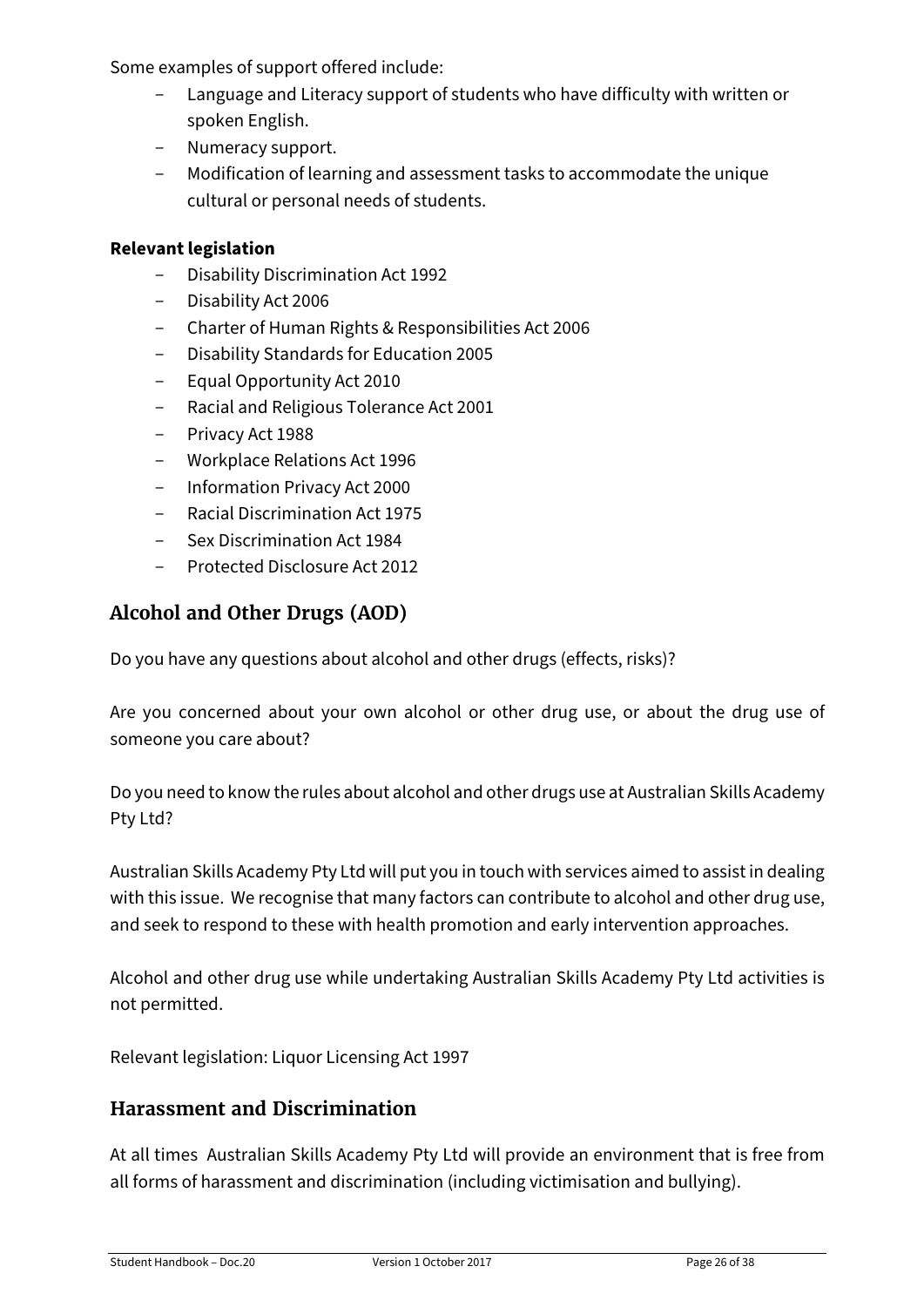Everyone, regardless of whether they are a student, trainer, administration or support staff, is entitled to expect the following rights:

- The right to learn, teach or carry out their duties,
- The right to be treated with respect and treated fairly,
- The right to be safe in the workplace emotionally and physically,
- The right to have all reports of harassment and discrimination treated seriously, impartially and sensitively. Harassment and discrimination, including victimisation and bullying, is unwelcome, uninvited and unacceptable behaviour that will not be tolerated,
- The right to inform Australian Skills Academy Pty Ltd management of any harassment or discrimination. Management has the responsibility to take immediate and appropriate action to address the issue,
- The right to confidentiality and discretion when initiating or becoming involved with a complaint or appeal.
- The right to the assurance that whenever possible, all complaints will be resolved by a process of discussion, cooperation and conciliation,
- Both the person making the complaint, and the person against whom the complaint has been made, has the right to receive information, support and assistance in resolving the issue.

Students have the responsibility to:

- allow others to learn,
- keep Australian Skills Academy Pty Ltd premises safe by not threatening, bullying or hurting others in any way
- keep the classroom safe by obeying instructions,
- keep Australian Skills Academy Pty Ltd premises safe by not bringing illegal substances or weapons onto our premises
- refrain from stealing, damaging, or destroying the belongings of others

Victimisation is unacceptable and will not be tolerated. No person making a complaint, or assisting in the investigation of a complaint, should be victimised. Harassment or discrimination should not be confused with legitimate comment and advice (including feedback) given appropriately by management or trainers.

Staff and students should not make any frivolous or malicious complaints. All staff and students are expected to participate in the complaint resolution process in good faith.

Relevant legislation:

- Disability Discrimination Act 1992
- Disability Act 2006
- Charter of Human Rights & Responsibilities Act 2006
- Disability Standards for Education 2005
- Equal Opportunity Act 2010
- Racial and Religious Tolerance Act 2001
- Workplace Relations Act 1996
- Racial Discrimination Act 1975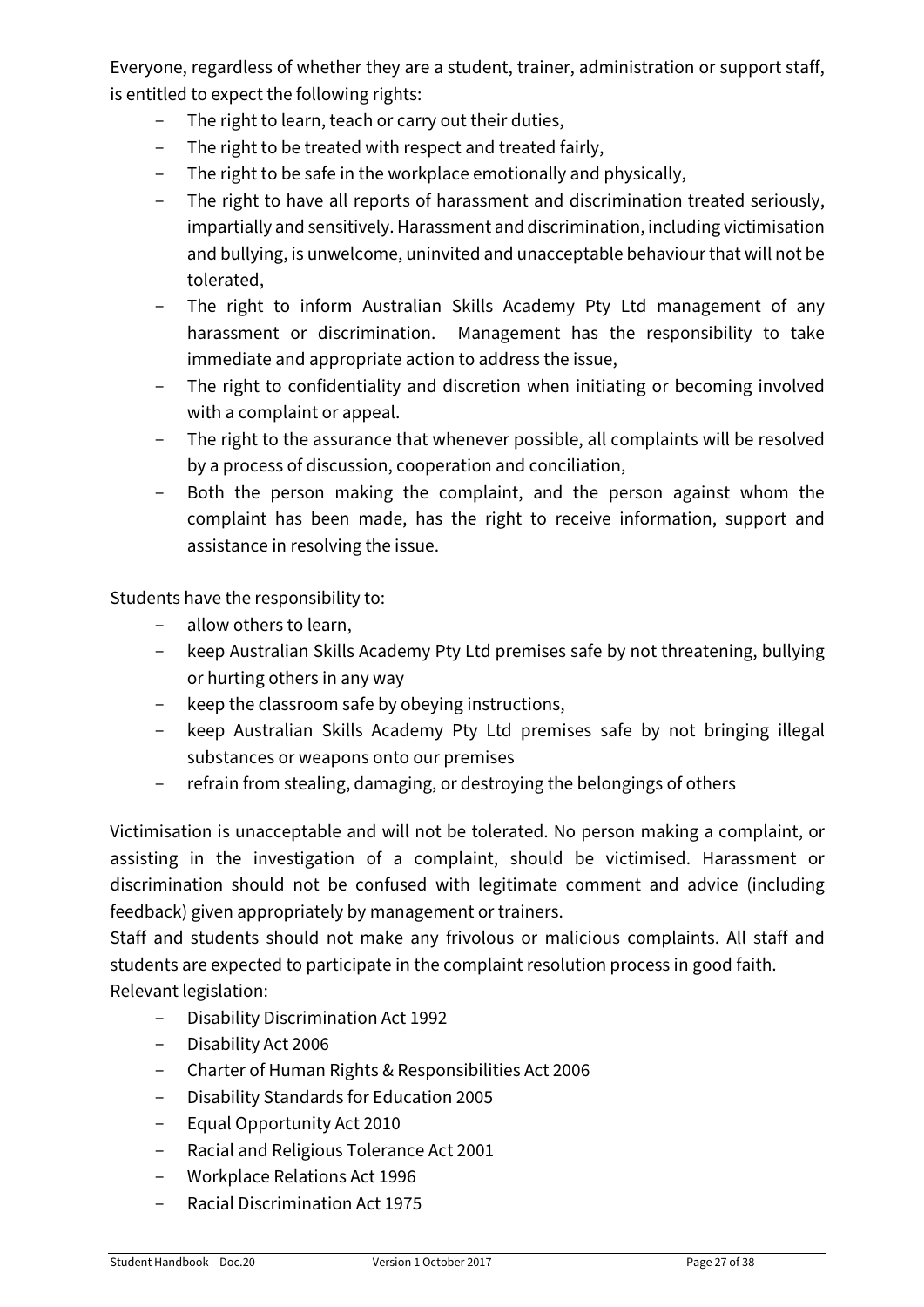- Sex Discrimination Act 1984
- Protected Disclosure Act 2012

## <span id="page-27-0"></span>**Privacy**

Australian Skills Academy Pty Ltd operates in compliance with current privacy legislation. All training staff has current knowledge of privacy policies as they relate to an RTO. We will ensure that all required procedures are followed to ensure your rights to privacy. Any information gathered will only be utilised for the purposes of delivery of training and assessment services and the documentation compliance requirements according to the National Vocational Education and Training Regulator Act 2011.

Australian Skills Academy Pty Ltd is committed to maintaining and safeguarding the confidentiality and privacy of all of Australian Skills Academy Pty Ltd individual student's information. Australian Skills Academy Pty Ltd has documented and implemented procedures to assure the integrity, accuracy and currency of all student records.

Hard copy student records are stored in secure premises requiring key access.

Electronic records are backed up weekly to a back-up system and are protected from unauthorised access by password controls and external back-up.

Further protection of the electronic data and its computer systems is provided by the antivirus software systems which automatically update their virus definition files on a needs basis.

Computer system protection is provided by the firewall software which monitors and protects Australian Skills Academy Pty Ltd computer systems from unauthorised access from the internet.

Student results are archived for a period of not less than 30 years. Training records other than student results will be collected and stored for a period of seven years unless otherwise required.

Relevant legislation: Privacy Act 2014

## <span id="page-27-1"></span>**Student Support, Welfare and Guidance**

Australian Skills Academy Pty Ltd wishes to ensure that all students are supported in their studies to the fullest extent possible, thus any student who is experiencing any difficulties with their studies should see their Trainer, or another member of Australian Skills Academy Pty Ltd staff. The staff member will ensure that the full resources of Australian Skills Academy Pty Ltd are made available to ensure that the student achieves the required level of competency in all accredited courses.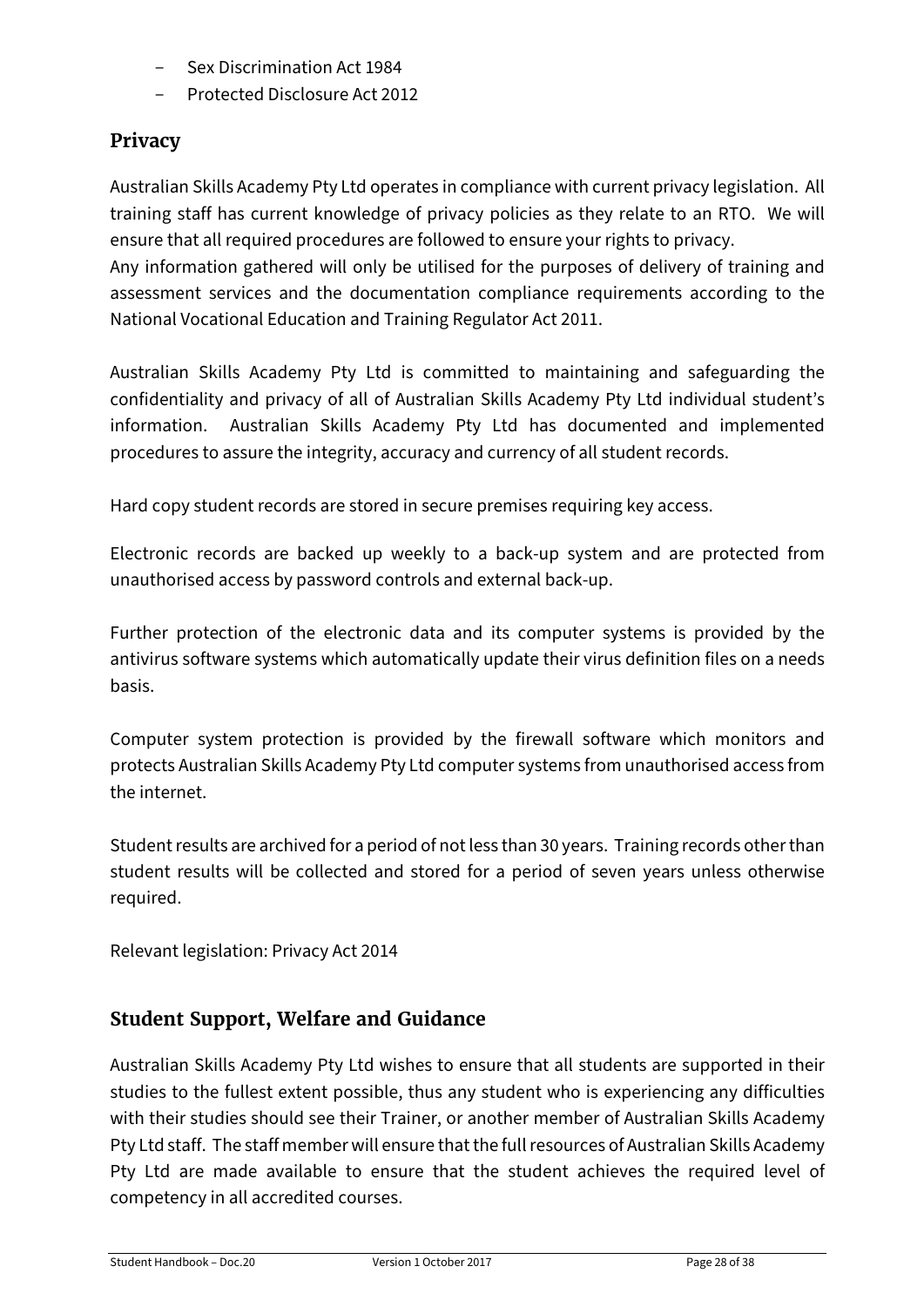Furthermore, students seeking advice on Welfare or Guidance on other matters may make an appointment at any time to see the Student Support Officer for free advice relating to study on:

- managing time
- setting and achieving goals
- motivation
- ways of learning
- coping with assessments
- looking after yourself

## <span id="page-28-0"></span>**National Vocational Education and Training Regulator Act 2011**

Under this legislation, Australian Skills Academy Pty Ltd has an obligation to ensure the learning environment will:

- allow others to learn,
- keep Australian Skills Academy Pty Ltd's premises safe by not threatening, bullying or hurting others in any way,
- keep the classroom safe by obeying instructions,
- keep Australian Skills Academy Pty Ltd's premises safe by not bringing illegal substances or weapons onto our premises,
- refrain from stealing, damaging, or destroying the belongings of others

Victimisation is unacceptable and will not be tolerated. No person making a complaint, or assisting in the investigation of a complaint, should be victimised. Harassment or discrimination should not be confused with legitimate comment and advice (including feedback) given appropriately by management or Trainers. Staff and students should not make any frivolous or malicious complaints. All staff and students are expected to participate in the complaint resolution process in good faith

## <span id="page-28-1"></span>**Work Health and Safety**

The Work Health & Safety Legislation requires that the employer's duty of care is to provide a safe and healthy working environment for all employees, and the employee's duty of care to take reasonable care for the health and safety of others in the work place. This includes the provision of:

- a workplace that is safe to work in, with working procedures that are safe to use,
- adequate staff training including topics such as safe work procedures, infection control procedures and appropriate hygiene,
- properly maintained facilities and equipment, including the provision of personal protective equipment such as gloves, eye protection and sharps containers where required,
- a clean and suitably designed workplace with the safe storage of goods such as cleaning chemicals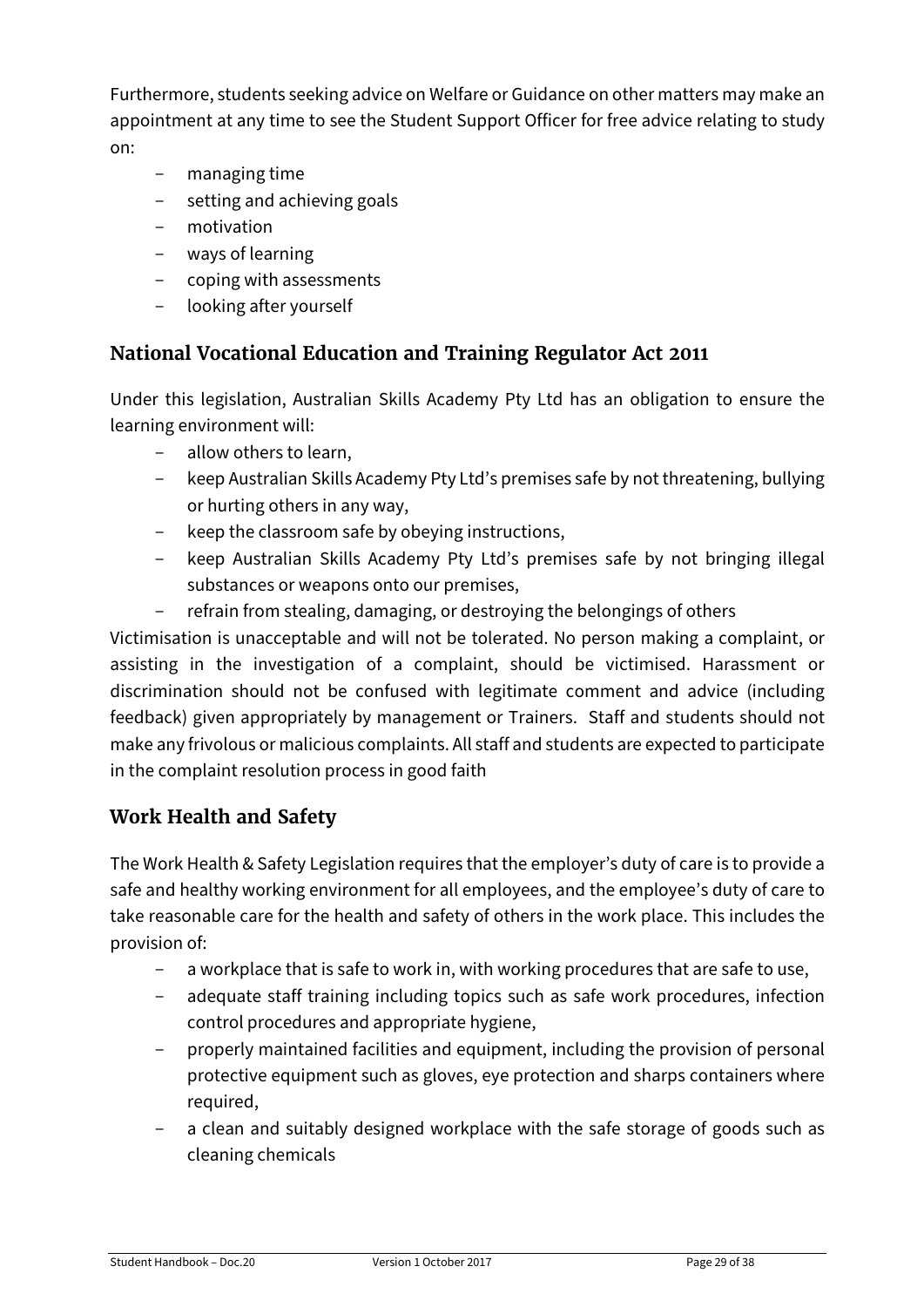The following procedures and standards must be observed to achieve a safe working and learning environment:

- Maintain a safe, clean and efficient, working environment
- Store and dispose of waste according to health regulations
- Check all equipment especially electrical cords. If you are bringing cords on to the premises, they must be checked by your trainer to ensure currency of tag
- Store equipment safely
- Identify fire hazards and take precautions to prevent fire
- Safe lifting and carrying techniques maintained

#### <span id="page-29-0"></span> $\overline{\phantom{0}}$ **Relevant legislation**

Work Health & Safety Act 2011

The Australian Consumer Law sets out consumer rights that are called consumer guarantees. These among other things, include your rights to a refund if services promised are not provided. Australian Skills Academy Pty Ltd's refund policy outlines when a refund may be requested

# <span id="page-29-1"></span>**Definitions**

**ASQA** – Australia Quality Skills Authority ASQA's functions include:

- registering training providers as 'registered training organisations' (RTOs)
- accrediting vocational education and training (VET) courses
- ensuring that organisations comply with the conditions and standards for registration, including by carrying out compliance audits

**Bullying** – unwelcome and offensive behaviour that intimidates, humiliates and/or undermines a person or group. Bullying involves a persistent pattern of behaviour over a period time and may include verbal abuse, physical assault, unjustified criticism, sarcasm, insults, spreading false or malicious rumours about someone, isolating or ignoring a person, putting people under unnecessary pressure with overwork or impossible deadlines, and sabotaging someone's work or their ability to do their job by not providing them with vital information and resources.

**Classrooms** – rooms either owned or hired by Australian Skills Academy Pty Ltd for training purposes

**Confidentiality** - information kept in trust and divulged only to those who need to know.

**Discrimination** - treating someone unfairly or unequally simply because they belong to a group or category of people. Equal opportunity laws prohibit discrimination on the grounds of sex, marital status, pregnancy, family responsibility, family status, race, religious beliefs,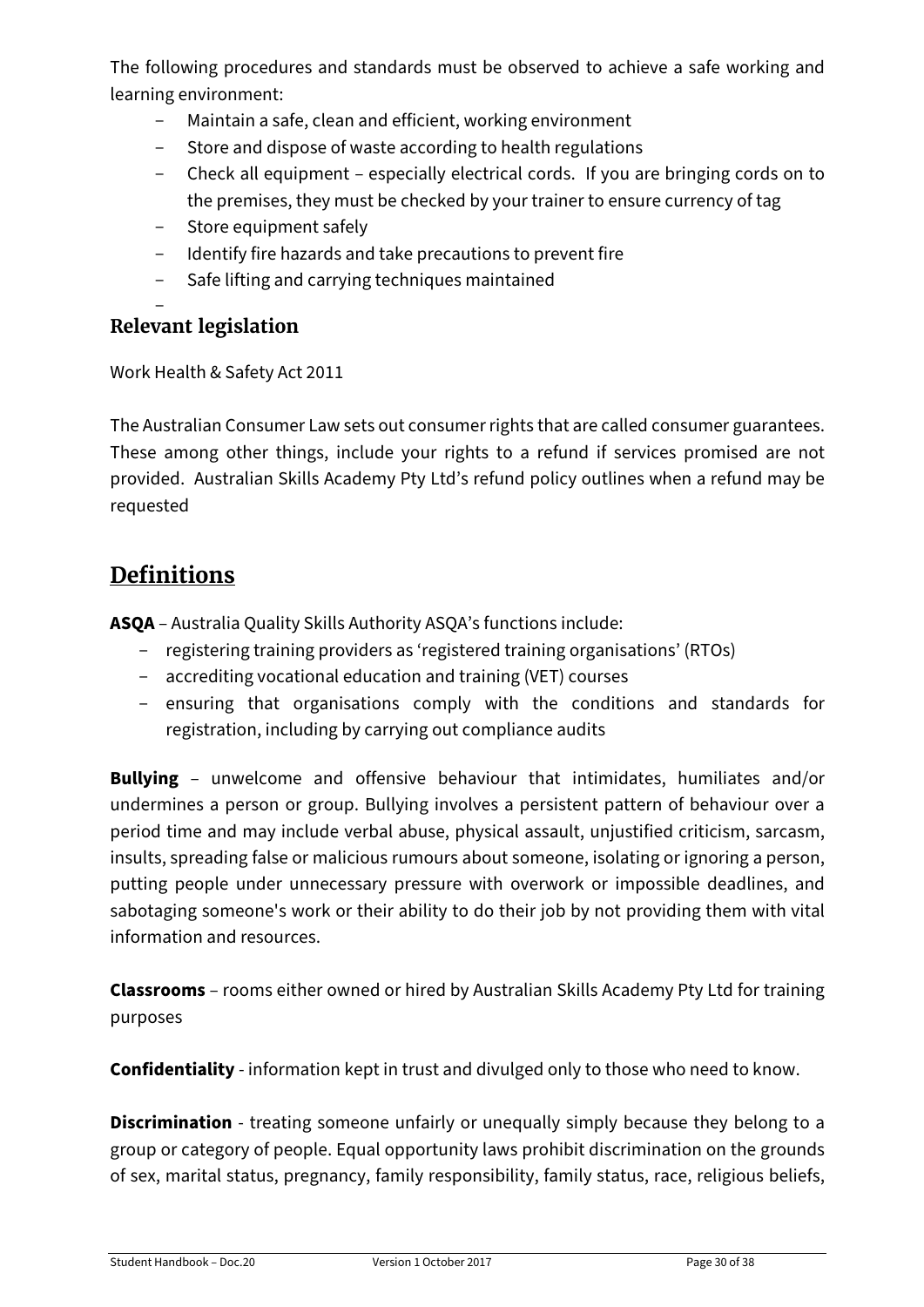political conviction, gender history, impairment, age or sexual orientation. Victimisation is also treated as another ground of discrimination.

**Harassment** - any unwelcome and uninvited comment or action that results in a person being intimidated, offended, humiliated or embarrassed. Equal opportunity laws prohibit harassment on the grounds of sex and race.

**Personnel** - all employees either full-time, part-time or contract of Australian Skills Academy.

**Racial Harassment** – any occurrence of a person being threatened, abused, insulted or taunted in relation to their race, descent or nationality, colour, language or ethnic origin, or a racial characteristic. It may include derogatory remarks, innuendo and slur, intolerance, mimicry or mockery, displays of material prejudicial to a particular race, racial jokes, allocating least favourable jobs or singling out for unfair treatment.

**Sexual Harassment**- any verbal or physical sexual conduct that is unwelcome and uninvited. It may include kissing, embracing, patting, pinching, touching, leering or gestures, questions about a person's private or sexual life, requests for sexual favours, smutty jokes, phone calls, emails, facsimiles or messages, offensive noises or displays of sexually graphic or suggestive material.

**Victimisation** - any unfavourable treatment of a person as a result of their involvement in an equal opportunity complaint. Unfavourable treatment could include: adverse changes to the work environment; denial of access to resources or work.

**Training Records** - all types of documentation and information relating to training and assessment activities including but not limited to:

- commencement and completion dates for individuals of all competency units,
- individual student assessment information for each unit of competency,
- information on awards issued (award, date, certificate number),
- individual student participation data (assignments/assessments where practicable, attendance),
- documentation / records of complaints, appeals,
- recognition (RPL/RCC) process documents (application and results)

## <span id="page-30-0"></span>**Appendices**

APPENDIX A – APPEALS (Document 45)

#### **Australian Skills Academy PTY LTD Appeal against assessment decision**

#### **1. PERSONAL DETAILS**

Student Number ................................ Contact Telephone ......................................................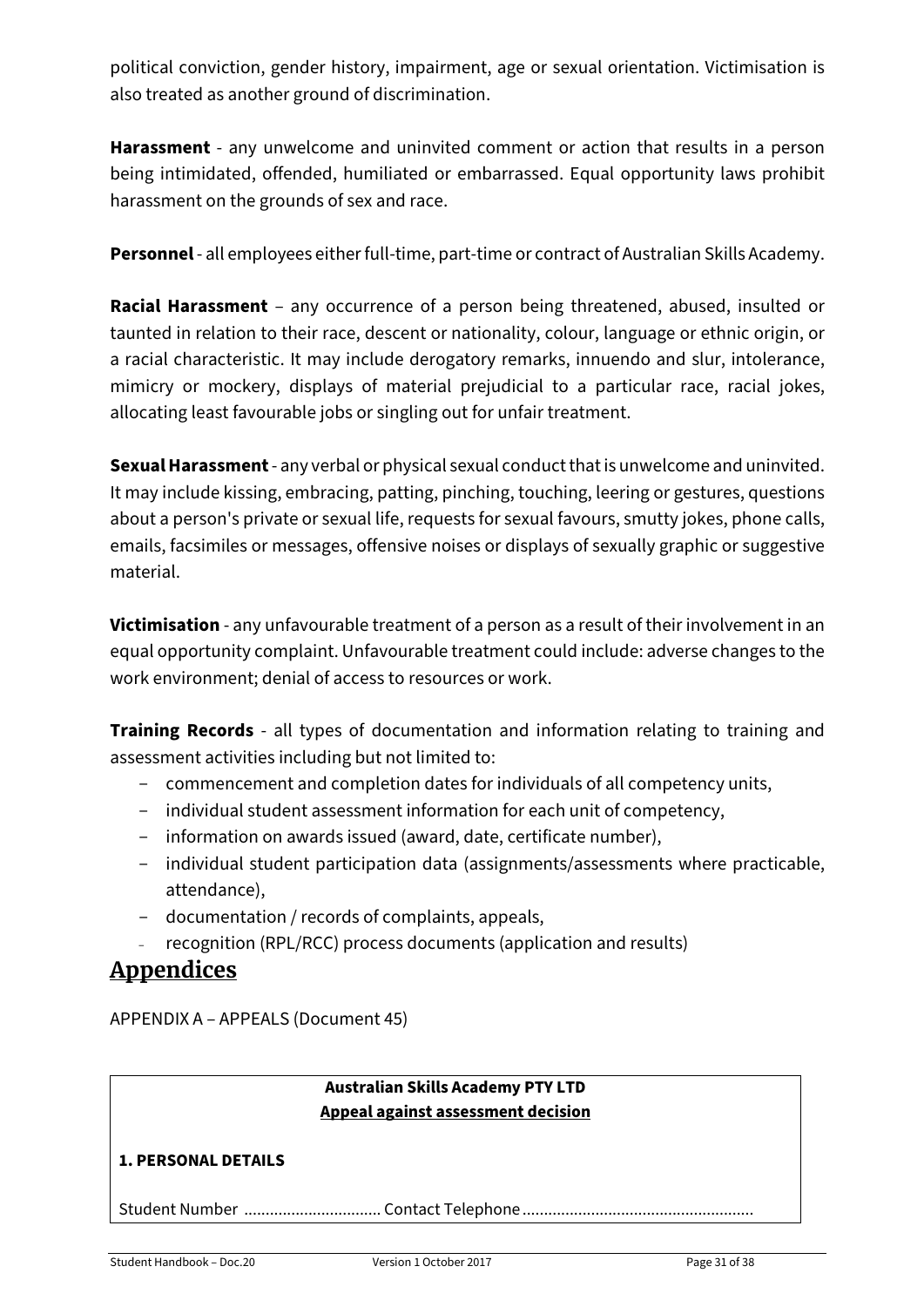| 2. CHECKLIST                                                                 |
|------------------------------------------------------------------------------|
|                                                                              |
| Have you:                                                                    |
| Made an appointment and discussed the matter with your assessor Yes<br>$N$ o |
|                                                                              |
| Completed all the requirements for the unit up to and including the          |
| work under dispute Yes  <br>No                                               |

| <b>3. COURSE/UNIT DETAILS</b>                                |
|--------------------------------------------------------------|
|                                                              |
| 4. BASIS FOR APPEAL (Please tick appropriate section/s)      |
| Result not based on agreed assessment criteria               |
|                                                              |
| Assessment method at variance with statement on unit outline |
|                                                              |
| Unfair grade based on stated criteria and quality of work    |
| Work handed in on time was not marked                        |
|                                                              |
|                                                              |

#### **8. PROCEDURE**

Other reason (please specify

The appeal must be lodged within 14 calendar days of the date the mark for assessment task was notified to the student or the final result was published.

....................................................................................................................................................

If for any reason you are unable to discuss this appeal with the assessor, you should make an appointment to see the Principal.

Please hand the completed form together with any supporting documentation to Administration.

| <b>9. RECEIPT</b> |
|-------------------|
|                   |
|                   |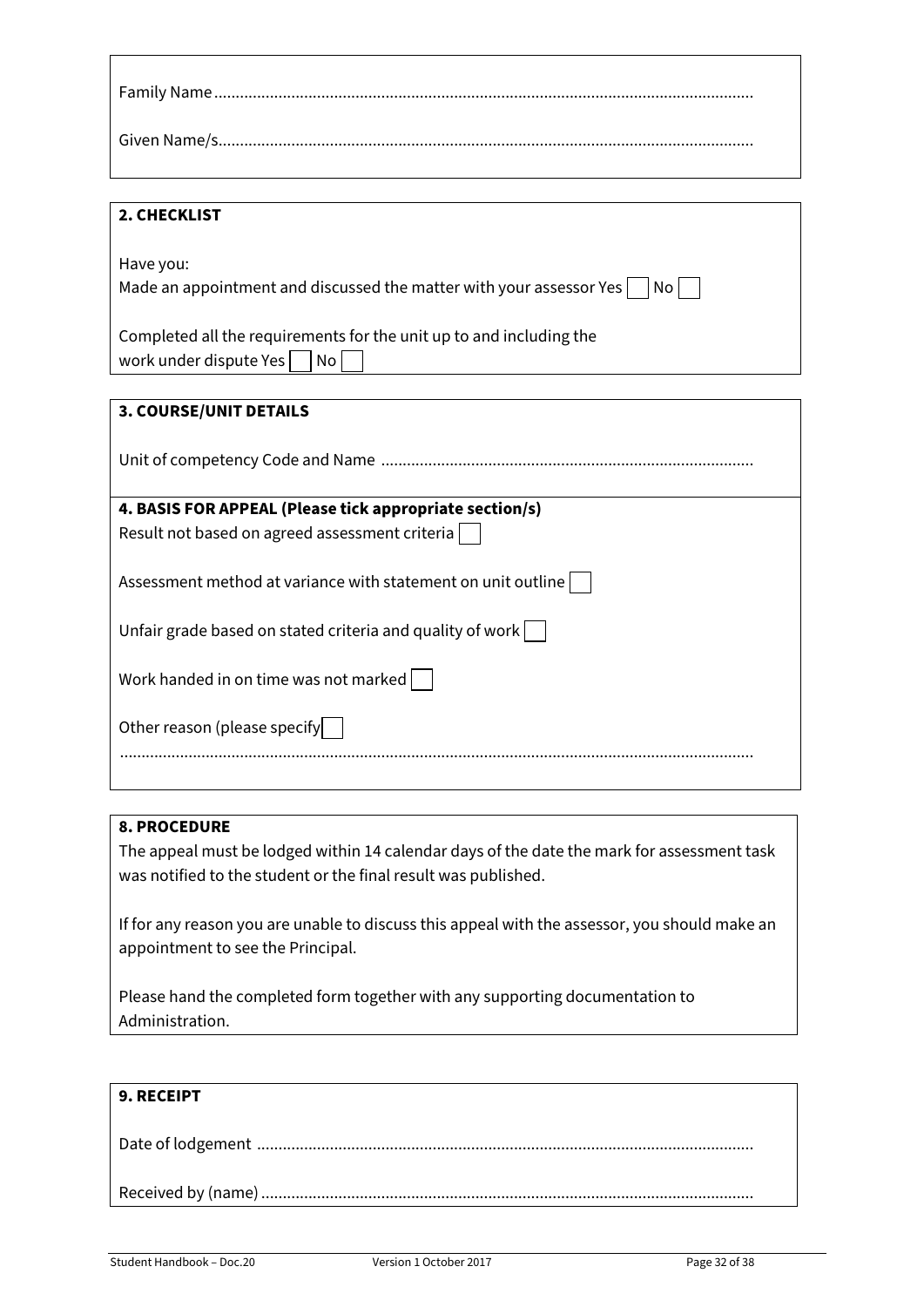#### 10. ACTION

| <b>11. RESULT</b>                                                                          |
|--------------------------------------------------------------------------------------------|
| I am satisfied with the results of this process.                                           |
|                                                                                            |
|                                                                                            |
|                                                                                            |
|                                                                                            |
|                                                                                            |
| I am not satisfied with the results of this process and wish this matter to be heard by an |
| independent person.                                                                        |
|                                                                                            |
|                                                                                            |
|                                                                                            |
|                                                                                            |
|                                                                                            |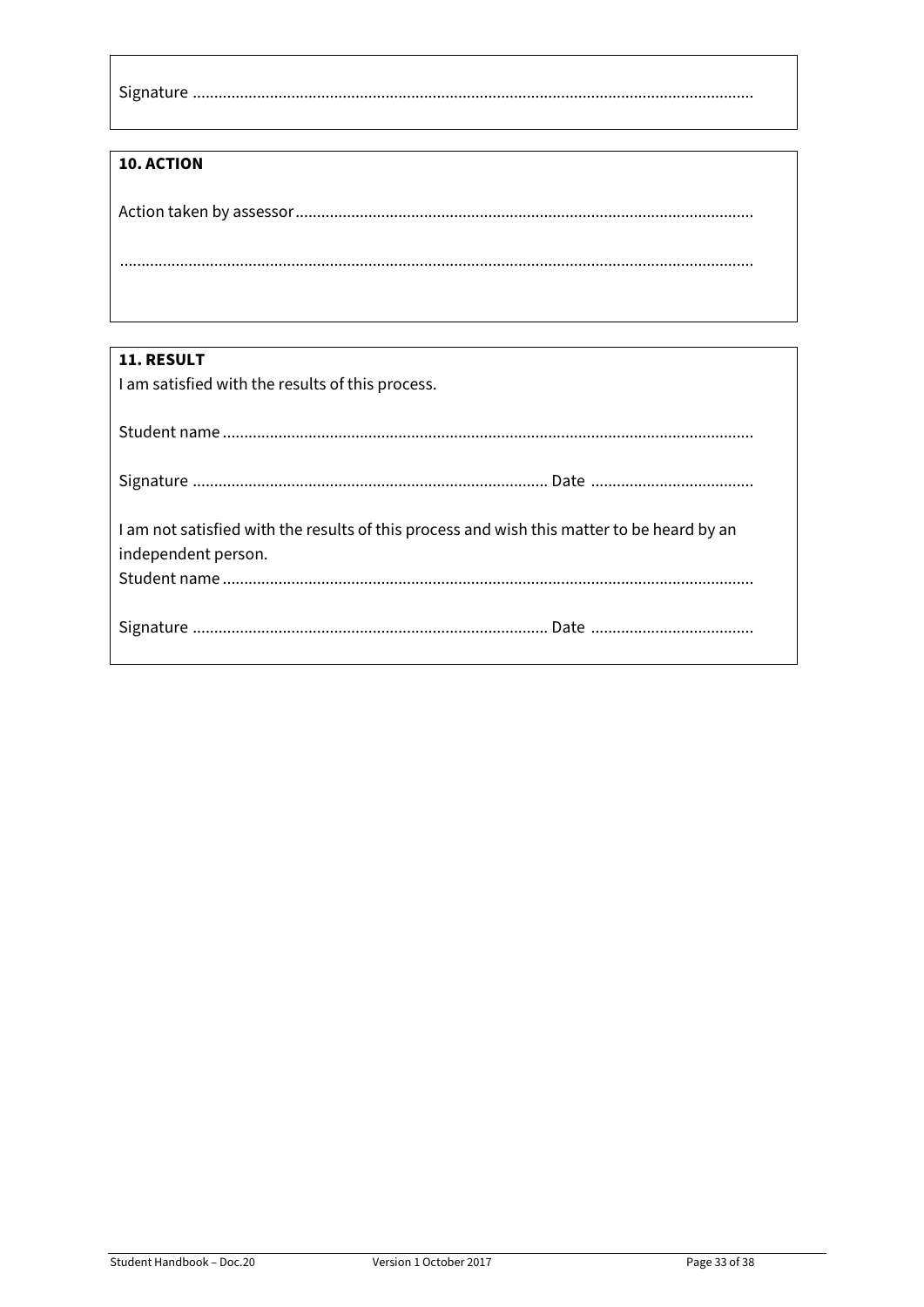| Australian Skills Academy PTY LTD |  |
|-----------------------------------|--|
| <b>INCIDENT REPORT FORM</b>       |  |
|                                   |  |
|                                   |  |
|                                   |  |
|                                   |  |
| <b>Details of Incident</b>        |  |
|                                   |  |
|                                   |  |
|                                   |  |
|                                   |  |
|                                   |  |
|                                   |  |
|                                   |  |
| <b>Details of Action Taken</b>    |  |
|                                   |  |
|                                   |  |
|                                   |  |
|                                   |  |
|                                   |  |
| Follow up Action Taken            |  |
|                                   |  |
|                                   |  |
|                                   |  |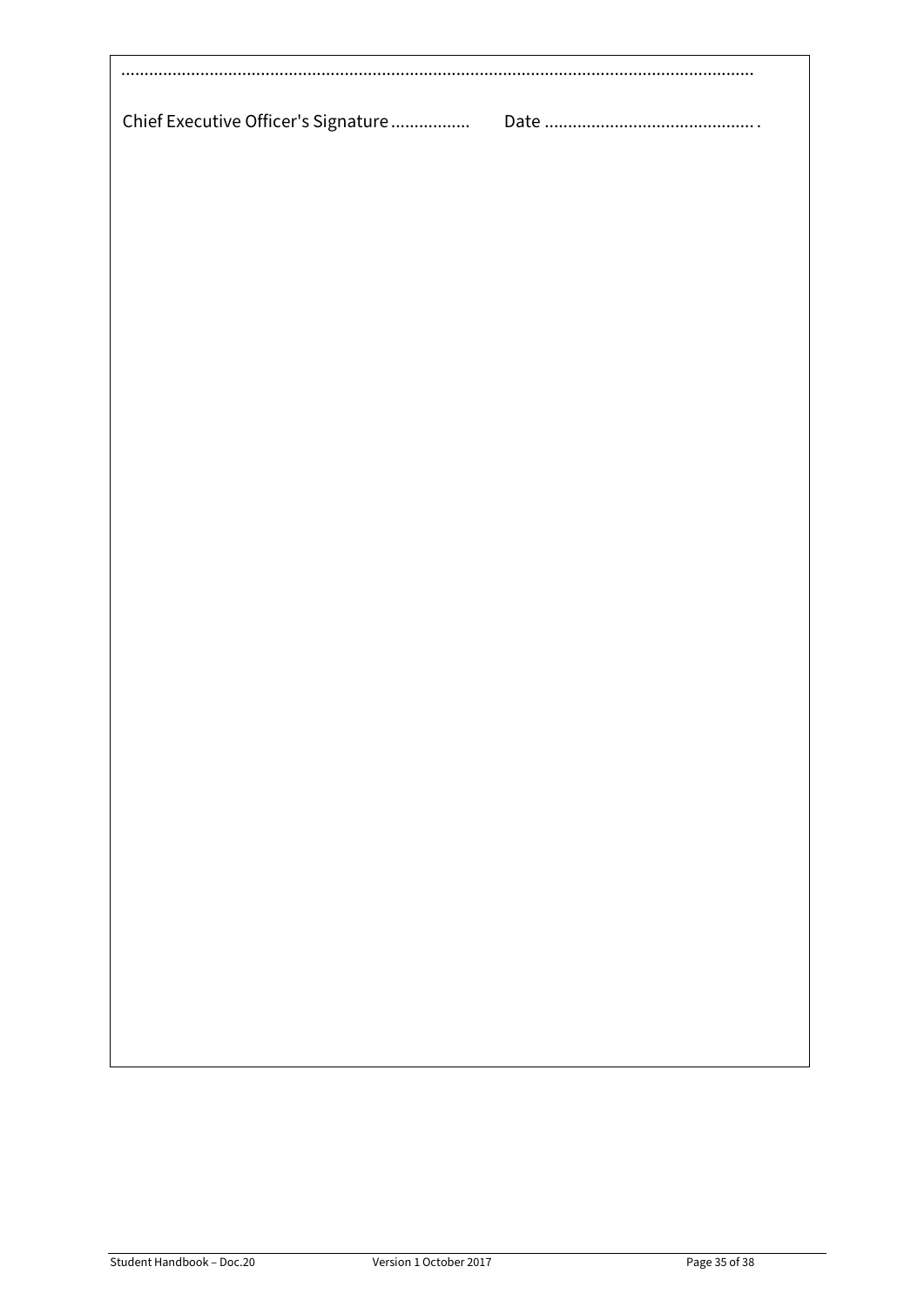| <b>Australian Skills Academy Pty Ltd</b><br><b>Complaints Form</b>                             |
|------------------------------------------------------------------------------------------------|
| <b>Section One</b>                                                                             |
| (to be completed by participant)                                                               |
|                                                                                                |
|                                                                                                |
|                                                                                                |
|                                                                                                |
|                                                                                                |
|                                                                                                |
| Signature of                                                                                   |
|                                                                                                |
|                                                                                                |
|                                                                                                |
| <b>Section Two</b>                                                                             |
| (To be completed by Australian Skills Academy Pty Ltd representative if outcome is<br>reached) |
|                                                                                                |
| Signature of Australian Skills Academy Pty Ltd                                                 |
|                                                                                                |
|                                                                                                |
|                                                                                                |
| <b>Section Three</b>                                                                           |
| (to be completed by representative of arbitrating body if complaint is taken to this level)    |
|                                                                                                |
|                                                                                                |
|                                                                                                |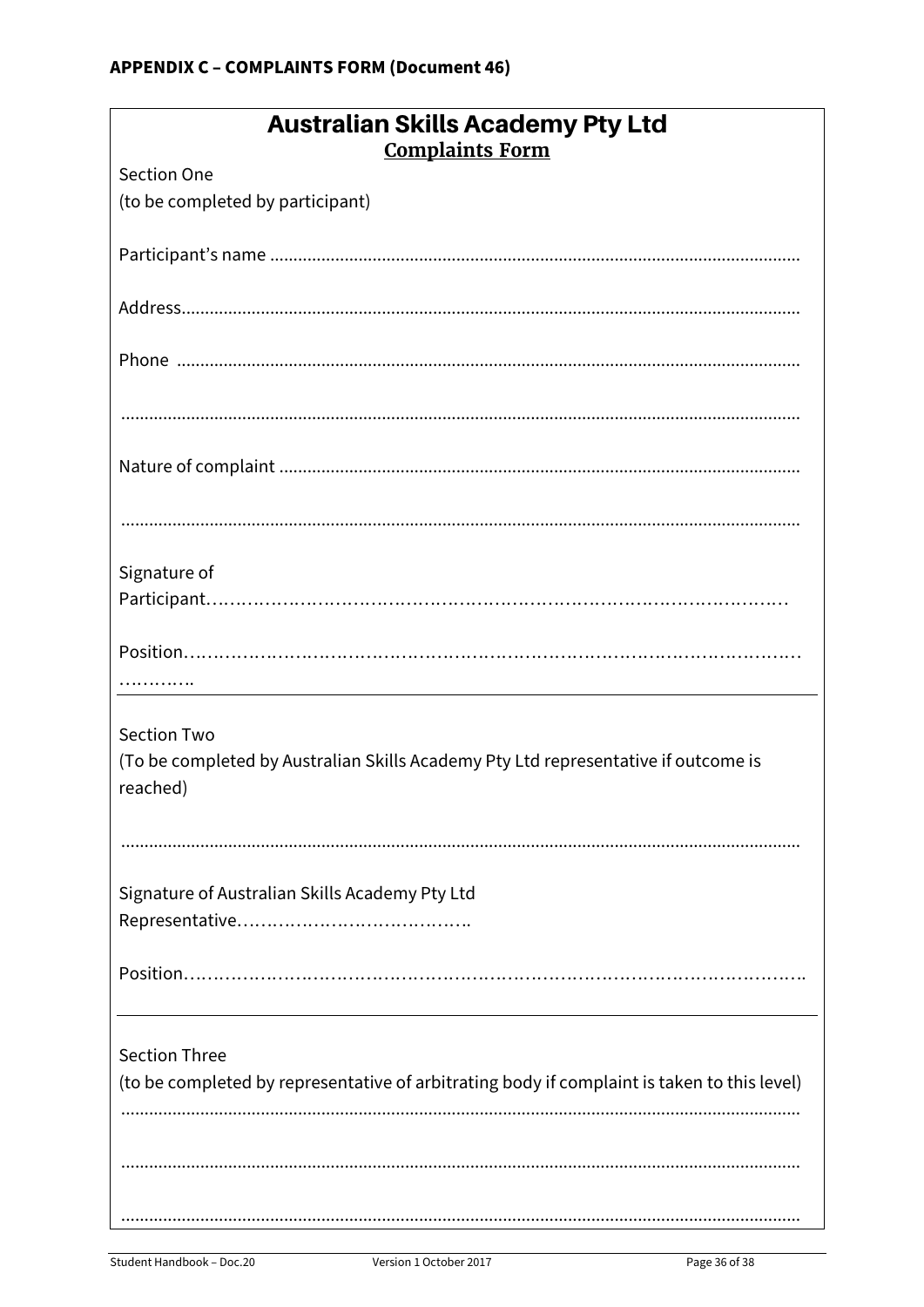| Signature of Arbitrating Body |
|-------------------------------|
|                               |
|                               |
|                               |

## **APPENDIX D - CHANGE OF ADDRESS NOTIFICATION FORM (Document 60)**

| <b>Australian Skills Academy Pty Ltd</b>   |
|--------------------------------------------|
| <b>Change of Address Notification Form</b> |